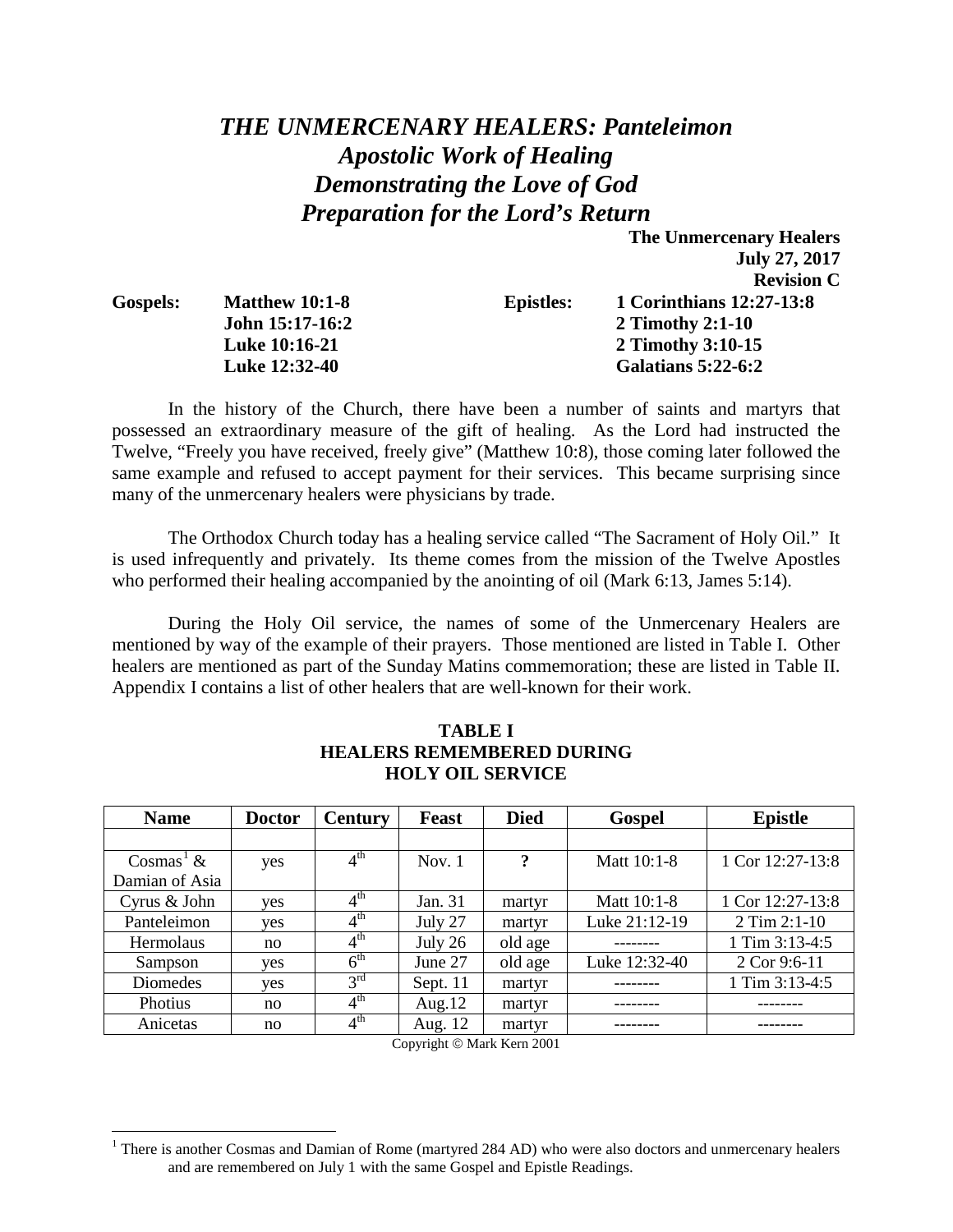| <b>Name</b> | <b>Doctor</b> | <b>Century</b>  | Feast    | <b>Died</b> | <b>Gospel</b>   | <b>Epistle</b> |
|-------------|---------------|-----------------|----------|-------------|-----------------|----------------|
|             |               |                 |          |             |                 |                |
| Spiridon    | no            | $4^{\text{th}}$ | Dec. 12  | old age     | John 10:1-9     | Eph 5:8-19     |
| Charalampos | no            | $3^{\text{rd}}$ | Feb. 10  | martyr      | John 15:17-16:2 | 2 Tim 2:1-10   |
| Menas       | no            | $4^{\text{th}}$ | Nov. 11  | martyr      |                 | 2 Cor 4:6-15   |
| Eleutherias | no            | 2 <sup>nd</sup> | Dec. 15  | martyr      |                 | 2 Tim 1:8-18   |
| Catharine   | yes           | $4^{\text{th}}$ | Nov. 24  | martyr      | Mark 5:24-34    | Gal 3:23-4:5   |
| Thekla      | yes           | 1 <sup>st</sup> | Sept. 24 | martyr      | Matt 25:1-13    | 2 Tim 3:10-15  |
| Paraskeva   | no            | 3 <sup>rd</sup> | Oct. 28  | martyr      |                 | Gal 3:23-4:5   |
| Irene       | no            | 1 <sup>st</sup> | May $5$  | old age     |                 |                |

## **TABLE II HEALERS REMEMBERED DURING SUNDAY MATINS**

One will note that all these healers are post-Apostolic. The earliest of the group, Thekla of Iconium, was a convert of the Apostle Paul, but did most of her work in the late 1st and early 2nd Century. Also, all of them were celibate and most were martyrs. Except for Irene, the only non-martyrs lived after peace came to the Church in the 4th Century.

In the lives of these healers, there are a number of themes that are illustrated by the Scripture readings that have been chosen for their feast days.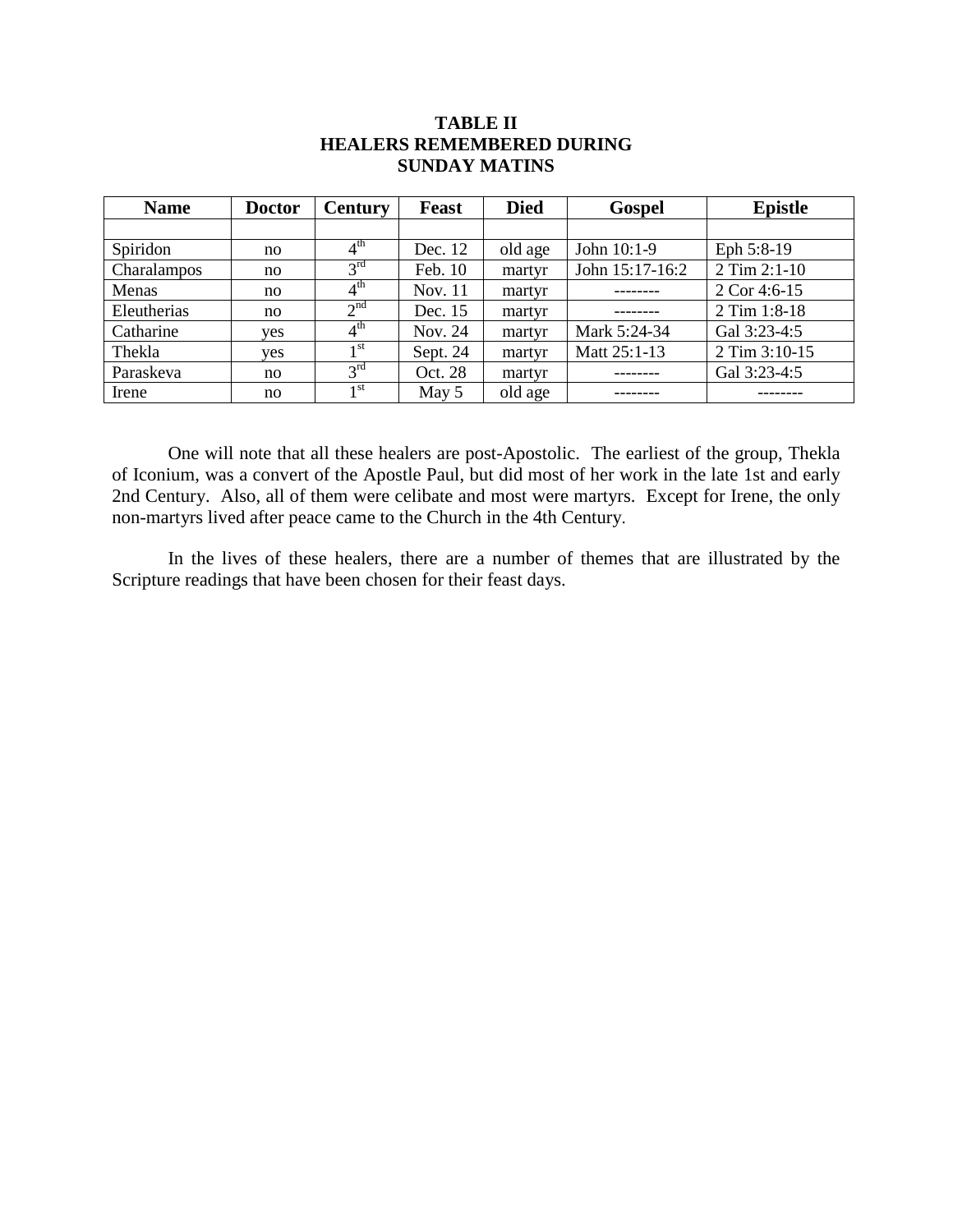## *Apostolic Work of Healing*

**July 27, 2017 Revision C**

| <b>GOSPELS:</b>       | <b>EPISTLES:</b>  |
|-----------------------|-------------------|
| <b>Matthew 10:1-8</b> | 2 Timothy 2:1-10  |
| John 15:17-16:2       | 2 Timothy 3:10-15 |
| Luke 10:16-21         |                   |
| Luke 12:32-40         |                   |

## **The Apostolic Work of Healing**

Many miracles accompanied the work of the Twelve and the Seventy in their various missionary journeys. This was true both when they were first sent out by the Lord (Matthew 10:8, Luke 10:9, 17), later on after Pentecost (Acts 3:1-8, 5:15-16, 9:39-42) and wherever they went on their missionary journeys. Paul joined them later and performed similar miracles: "God performed unusual miracles by the hands of Paul so that even handkerchiefs or aprons were brought from his body to the sick, and the diseases left them and the evil spirits went out of them" (Acts 19:11, 12). Paul refers to this: He did not come to Corinth "with persuasive words of human wisdom, but in demonstration of the Spirit and of power" (1 Corinthians 2:4).

The Gospel readings for the feast days of some of the Unmercenary Healers have similar themes. For example, the feast days for Cyrus and John, Cosmas & Damian of Asia and Cosmas & Damian of Rome use Matthew 10:1, 5-8 which is the account of the sending out of the Twelve. The feast days for the Apostles Luke and Tryphon of the Seventy use Luke 10:16-21, which is the account of the return of the Seventy.

Both with the Twelve and the Seventy, there was extensive conflict with the forces of Satan. They were both instructed to heal the sick and cast out demons (Matthew 10:8, Luke 10:9, 17), and the Twelve were given the additional authority to raise the dead (Matthew 10:8). Commenting on this conflict at the return of the Seventy, the Lord said, "I saw Satan fall like lightning from heaven. Behold I give you the authority to trample on serpents and scorpions, and over all the power of the enemy, and nothing shall by any means hurt you" (Luke 10:18, 19).

John Cassian classified<sup>[2](#page-2-0)</sup> healing into three different classes in decreasing order of effectiveness. (1) Healing done by holy men and women. (2) Healing done by the faith of caretakers or by the sick themselves. There are many limitations on those involved. (3) Faked healing done by demons.

"The first is indeed for the sake of healing when the grace of signs accompanies certain elect and righteous men on account of the merits of their holiness. For example, the Lord said, 'Heal the sick, raise the dead, cleanse the lepers, and cast out demons. Freely you have received, freely give'" (Matthew 10:8).

### Copyright © Mark Kern 2001

"The second is for edification of the Church and proceeds from either the faith of those who bring the sick or from those who are to be cured. "The virtue of health proceeds even from sinners and men unworthy of it. Of whom the

<span id="page-2-0"></span> <sup>2</sup> John Cassian, Second Conference of Abbot Nesteros, II, xv, 1.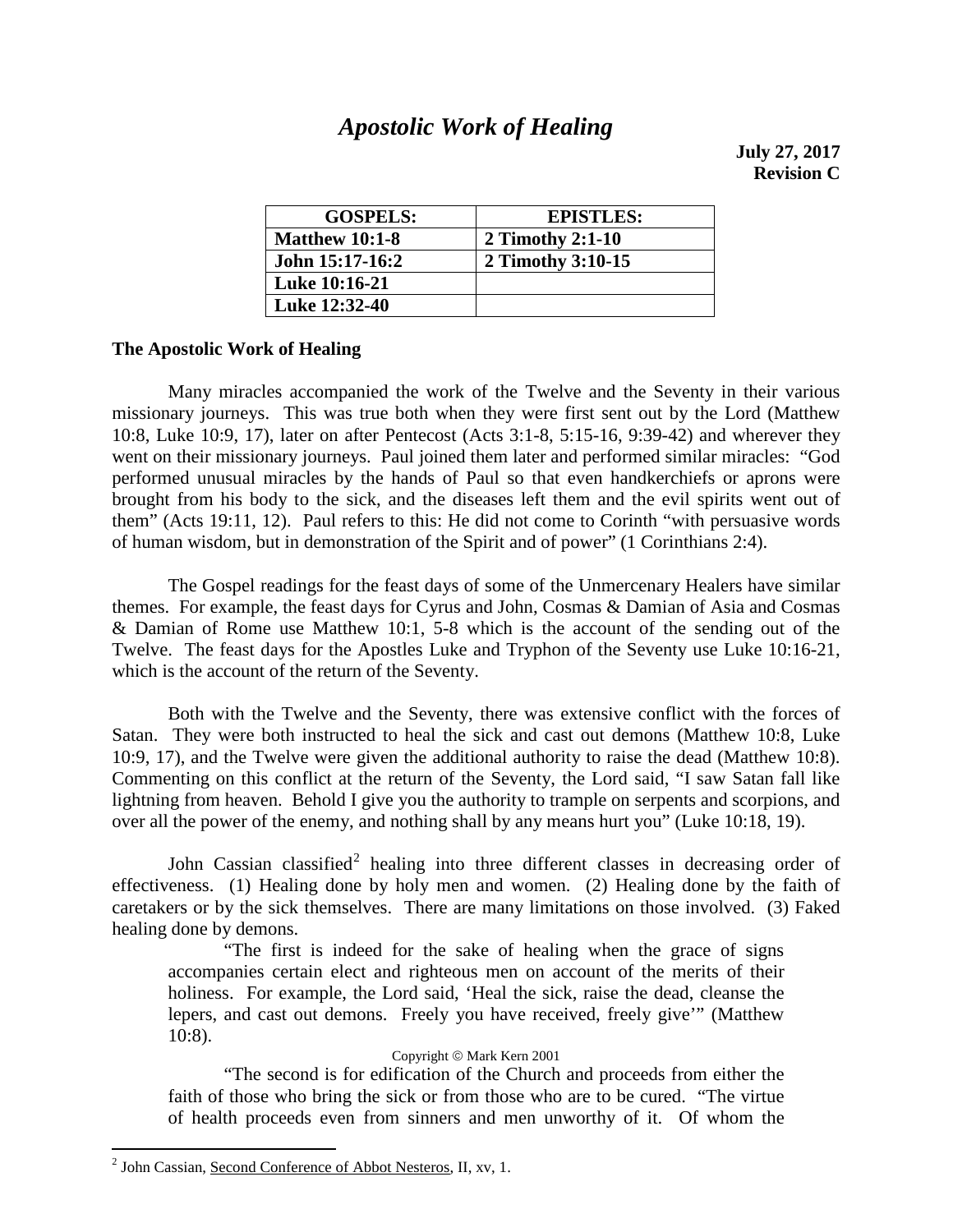Savior says, 'Many shall say to Me in that day, Lord, Lord, have we not prophesied in Your Name, and in Your Name cast out devils, and in Your Name done many mighty works? And then I will confess to them, I never knew you. Depart from Me, you workers of iniquity' (Matthew 7:21-23). If the faith of those who bring the sick or if the faith of the sick is lacking, it prevents those on whom the gifts of healing are conferred from receiving the healing. For example, Mark said, 'And Jesus could not do any mighty works there because of their unbelief.' (Mark 6:5-6). The Lord Himself said, 'Many lepers were in Israel in the days of Elisha the prophet, and none of them was cleansed but Naaman the Syrian'" (Luke 4:27).

"The third class of healing is copied by the deceit and contrivance of demons. When a man who is regarded as a saint and a servant of God is enslaved to sins, men may be persuaded to copy his sins out of admiration for his miracles. Thus an opening is made for objections and the sanctity of the Faith may be brought into disgrace. Or else he who believes that he possesses the gift of healing may be puffed up by pride of heart and so fall more grievously. When the names are invoked of those who have no merits of holiness or any spiritual fruits, the demons pretend that by their merits they are disturbed and made to flee from the bodies they have possessed. Moses had said, 'If there rise up in the midst of you a prophet, or one who says he has seen a dream, and declare a sign and a wonder. And that which he has spoken comes to pass, and he says to you: Let us go and follow after other gods whom you do not know, and let us serve them. You shall not hear the words of that prophet or of that dreamer, for the Lord your God is tempting you that it may appear whether you love Him or not with all your heart and with all your soul' (Deuteronomy 13:1-3). The Lord said, 'There shall arise false Christs and false prophets, and shall give great signs and wonders, so that, if it were possible, even the elect should be led astray'" (Matthew 24:24).

### **Hatred by the World**

As one can expect, there was a reaction by the world to the work of the Apostles and the Unmercenary Healers. Just as all of the Twelve except John died the death of a martyr, so did many of the Unmercenary Healers. The reason for this is explained in the Gospel reading for the feast day of some of the Unmercenary Healers, such as Panteleimon and Haralampos (John 15:7- 16:2). This reading addresses the hatred of the world in response to their work. This hatred is a very passionate, but often totally illogical hatred. How can one logically hate people who go around healing their fellow men for free?

Usually it was the civil authorities and seemingly good people that were behind the hatred and martyrdom of the Apostles and the Unmercenary Healers. But why would seemingly good people persecute the righteous? This is something that occurs today also, and this is described in the above Gospel reading. In the case of the Lord and the Twelve, it was the Jewish leaders or King Herod (trying to please the Jewish leaders). This was not the underbelly of Jewish society but the leaders who were respected and who upheld the law -- seemingly good people. There was a dark side to this, however. The Lord pointed out that there was considerable hypocrisy involved regarding the Jewish leaders (Matthew 23). And the Jewish historian, Josephus, describes in chapter after chapter the sordid, scheming, homicidal family life of the Herods. But most people didn't see this side of it; it seemed like good people were persecuting the righteous.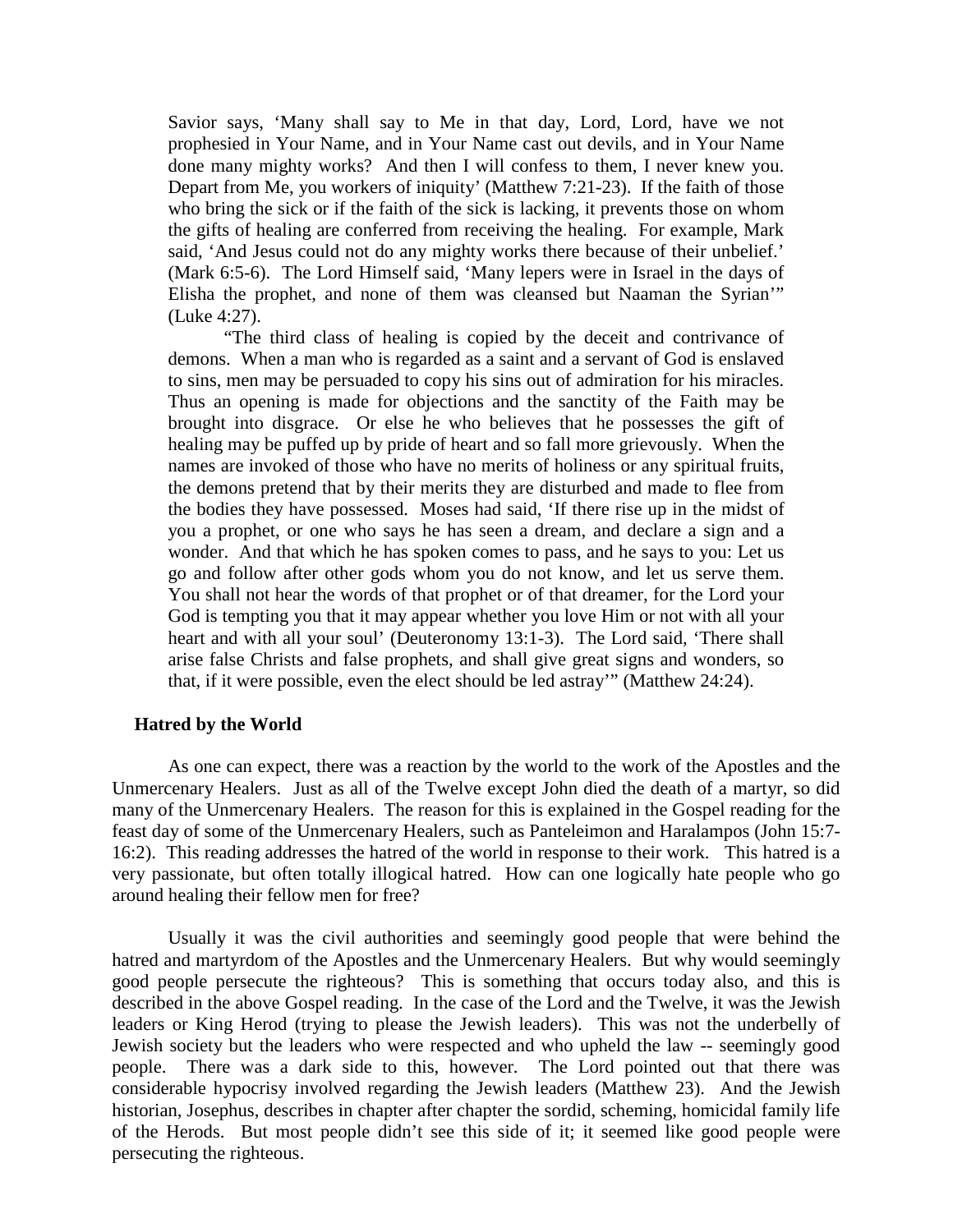The Lord said, "If the world hates you, know that it hated Me before it hated you" (John 15:18). Because Christ and the Twelve were not of the world, they were hated by the world (John 15:19). Because they were of the Father (John 17:11, 12) and the ruler of this world hated the Father, they were hated by the world. This then led to persecution of the Lord and the Twelve by the world. In the centuries that followed, the same thing applied to the Unmercenary Healers: they stood out very dramatically as being of the Father.

This same Gospel lesson is used for the warrior-martyrs Demetrios of Thessalonica and George of Cappadocia. For a more detailed discussion of this, see the study for October 26 on the feast day of Demetrios and George.

## **The Purpose of Suffering[3](#page-4-0)**

One of the Epistle readings for the Unmercenary Healers is 2 Timothy 2:1-10. This is used for Panteleimon (Table I), Haralampos (Table II) and Laurence (Appendix I) as well as for the warrior-martyrs Demetrios and George. Paul penned his last words before his martyrdom in encouraging Timothy to continue the Apostolic work that he was called to. Paul wrote that he himself had "finished the race" and that "his departure (i.e. martyrdom) was at hand" (2 Timothy 4:6,7). Sometime earlier, Paul had established Timothy as Bishop of Ephesus (1 Timothy 1:3), and his encouragements to Timothy were:

- Be strong in the Grace that is in Christ Jesus (2 Timothy 2:1).
- The things you heard from me, commit to faithful men who will be able to teach others also (2 Timothy 2:2).
- You must endure hardship as a good soldier of Christ Jesus (2 Timothy 2:3).

Why should Timothy, Paul, the Lord, the Twelve and the Unmercenary Healers have to suffer? The answer is that they do this for the sake of those who follow them in the Faith. They help others to see what is beyond this life and what really matters.

John Chrysostom made<sup>[4](#page-4-1)</sup> some analogies. Wounded soldiers who recover are an encouragement to their fellow soldiers; so holy men and women who bear up patiently under persecution are an encouragement to the Church.

"In war, the Captain who sees his General wounded and recovered again, is much encouraged. Thus it produces some consolation to the faithful, that the Apostle Paul should have been exposed to great suffering and not rendered weak by the utmost of them. Timothy heard that Paul, who possessed so great powers (see Acts 19:11-12), was a prisoner and afflicted, yet was not impatient or discontented on the desertion of his friends. Timothy, if ever exposed to the same sufferings himself, would not consider that it proceeded from human weakness, nor from being a disciple, nor because he was inferior to Paul, but that all this happened in the natural course of things. For if Paul endured these things, much more Timothy ought to be able to bear them."

<span id="page-4-0"></span> $3$  For more discussion on the purpose of suffering, see the Epistle lesson for the Feast Day of Demetrios and George.

<span id="page-4-1"></span><sup>&</sup>lt;sup>4</sup> John Chrysostom, Homilies on 2 Timothy, IV, vv. 1-7.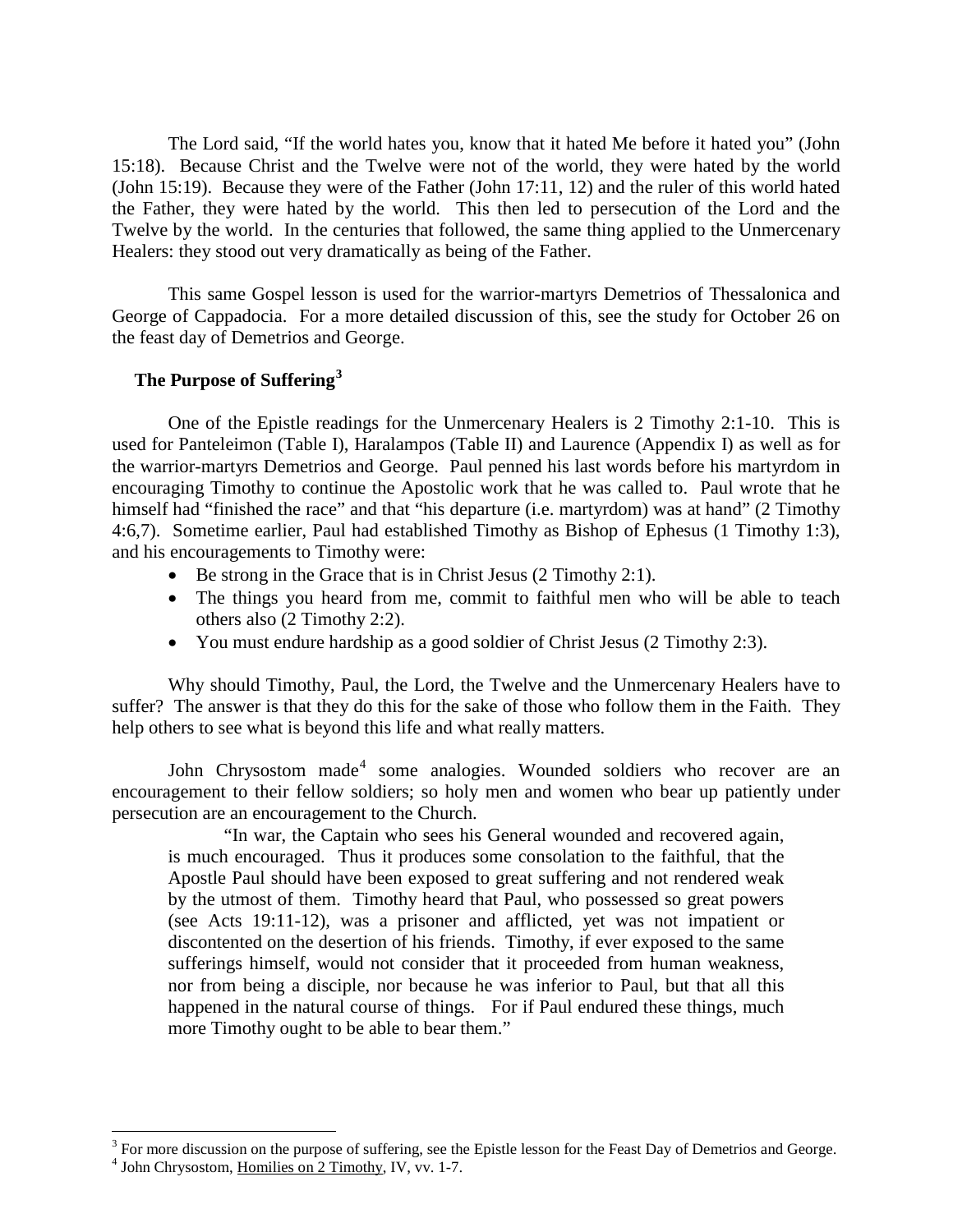In this regard, the Lord had said, "A disciple is not above his teacher, nor a servant above his master. If they have called the Master of the house 'Beelzebub', how much more will they call those of His household" (Matthew 10:24).

Chrysostom added<sup>[5](#page-5-0)</sup> that Timothy knew where the battle lines were drawn and that "we do not wrestle against flesh and blood" (Ephesians 6:12). Paul said to stand firm not to depress Timothy but to excite him.

"Be sober therefore, he means, and watch; have the Grace of the Lord cooperating with you, and aiding you in the contest; contribute your own part with much cheerfulness and resolution". When we go to watch a wrestling match today, we don't go there in depression, but with excitement to root for our favorite contestant. In the same vein, we are all contestants in a larger wrestling match where the angels and saints are cheering for us.

Chrysostom concluded<sup>[6](#page-5-1)</sup> with a very fitting example: a comparison of the Emperor Nero with the Apostle Paul, where it was Nero who had Paul beheaded. Even though Nero had all the power, he couldn't stop Paul from proclaiming the Word. Nero had all the honor from the world; Paul had none. Yet at the Second Coming of Christ, this situation will be reversed.

"Nero had the glory of this world; Paul had the dishonor of this world. Nero was a tyrant who had great success, many trophies, wealth overflowing, numerous armies, the greater part of the world in his sway, the Senate crouching to him and a splendid palace to live in. When he went out, he was arrayed in gold and precious stones and was surrounded by guards and attendants. When he sat down, he was clothed in robes of purple. He was called lord of land and sea, Emperor, King and other high-sounding names. Even wise men, potentates and sovereigns trembled at him for he was said to be a cruel and violent man. He wished to be thought of as a god, and he despised both all the idols and the very God Who is over all."

"Now in opposition to him, let us consider Paul, a Cilician, a tent-maker, a poor man, unskilled in the wisdom of Rome, knowing the Hebrew language, which was especially despised by the Italians. He was a man that often lived in hunger, often went to bed without food, a man that didn't have clothes to put on, often in cold and nakedness (2 Corinthians 11:27). Paul was cast into prison by Nero himself, confined with robbers, impostors, grave-robbers and murderers, and scourged as a malefactor. Yet (in the 4th Century), the greater part of the world had never heard of Nero while Paul is daily celebrated among Greeks, Barbarians, Scythians and those who inhabit the extremities of the earth. No one knows where Nero's grave<sup>[7](#page-5-2)</sup> is, while the tent-maker occupies the midst of the city<sup>[8](#page-5-3)</sup> as if he were a king and living."

"Yet let us consider what the case was when Paul was in chains, dragged bound from prison, while Nero was clothed in purple and walked out from a palace. Nero, with armies at his command, said, 'Do not disseminate the Word of

<span id="page-5-2"></span><span id="page-5-1"></span>

<span id="page-5-0"></span><sup>&</sup>lt;sup>5</sup> John Chrysostom, <u>Homilies on 2 Timothy</u>, IV, vv. 1-7.<br>
<sup>6</sup> John Chrysostom, <u>Homilies on 2 Timothy</u>, IV, Moral.<br>
<sup>7</sup> See <u>http://en.wikipedia.org/wiki/Nero</u>. When Nero was about to be overthrown, he committed suicide buried in the Mausoleum of the Domitii Ahenobarbi, in what is now the *Villa Borghese* (*Pincian Hill*) area of Rome.

<span id="page-5-3"></span><sup>&</sup>lt;sup>8</sup> Ee [http://en.wikipedia.org/wiki/Paul\\_the\\_Apostle.](http://en.wikipedia.org/wiki/Paul_the_Apostle) Paul's gravesite was in the middle of the city of Rome at the [Basilica of Saint Paul Outside the Walls.](http://en.wikipedia.org/wiki/Basilica_of_Saint_Paul_Outside_the_Walls)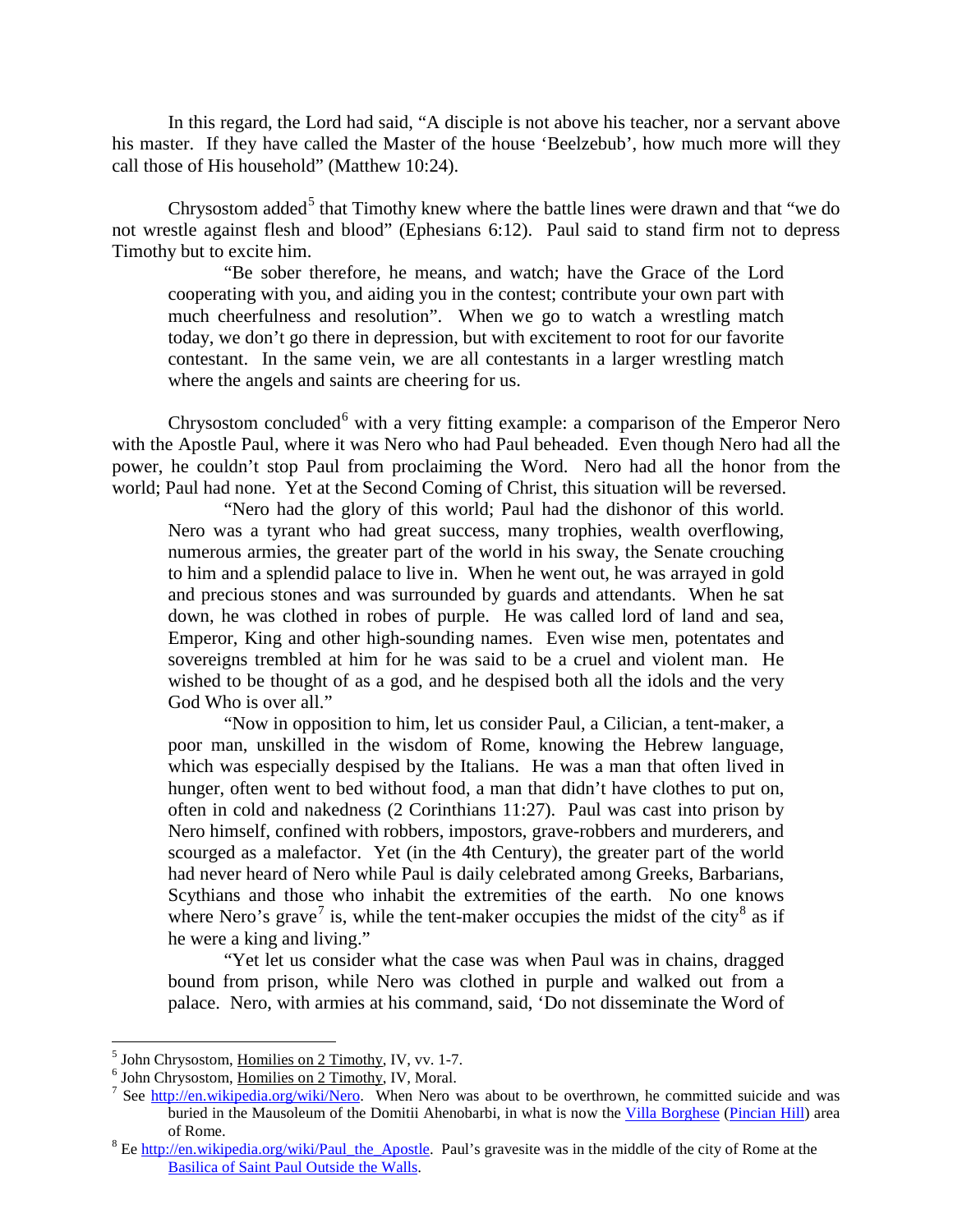God!' Paul said, 'I cannot stop, the Word of God is not chained!' (2 Timothy 2:9) Thus the Cilician, the prisoner, the poor tent-maker, who lived in hunger, despised the rich Roman emperor with all his armies. He that was in chains was a conqueror; he that was in a purple robe was conquered. A single man defeated the Emperor and his armies. The surrounding multitudes were all slaves of Nero, yet they admired not their lord but him who was superior to their lord."

"And yet I am but praising the lion for his claws, when I ought to be speaking of his real honors. How will Paul come in shining garments with the King of Heaven? How will Nero stand then, mournful and dejected? Let us, my beloved children, be imitators of Paul, not in his faith only, but in his life, that we may attain to heavenly glory, and trample upon that glory that is here".

### **Doing Battle with Demons**

Sickness of all kinds is related to activities of demons<sup>[9](#page-6-0)</sup> that try to discredit God and turn man away from God. For example, the Patriarch Job was the most righteous man of his day, yet Satan demanded, and received, permission to afflict Job with very painful diseases. It was so bad that Job's own wife advised her husband to just "curse God and die" (Job 2:9). Another example of the connection between demons and sickness is the healing of various physical ailments by merely casting out the demon, who brought on the ailment. This occurred for the blind and mute demoniac (Matthew 12:22), the mute demoniac (Matthew 9:32-33) and the epileptic demoniac (Matthew 17:14-18, Mark 9:17-27, Luke 9:38-42).

If sickness is demon-related, then the Apostles and the Unmercenary Healers are likely to incur a great deal of demonic wrath by their work. It should be no surprise, then, that many of the Apostles and the Unmercenary Healers died as martyrs.

One of the traditional activities of many ascetics for the last 2,000 years has been to withdraw from society in order to do battle with demons, either in seclusion or in company with other ascetics. Again, it should be no surprise that all or most of the Unmercenary Healers were also ascetics.

<span id="page-6-0"></span> $9^9$  For more details on the relationship of sickness to demoniac activity, see the Gospel lesson for the 6<sup>th</sup> Sunday of Luke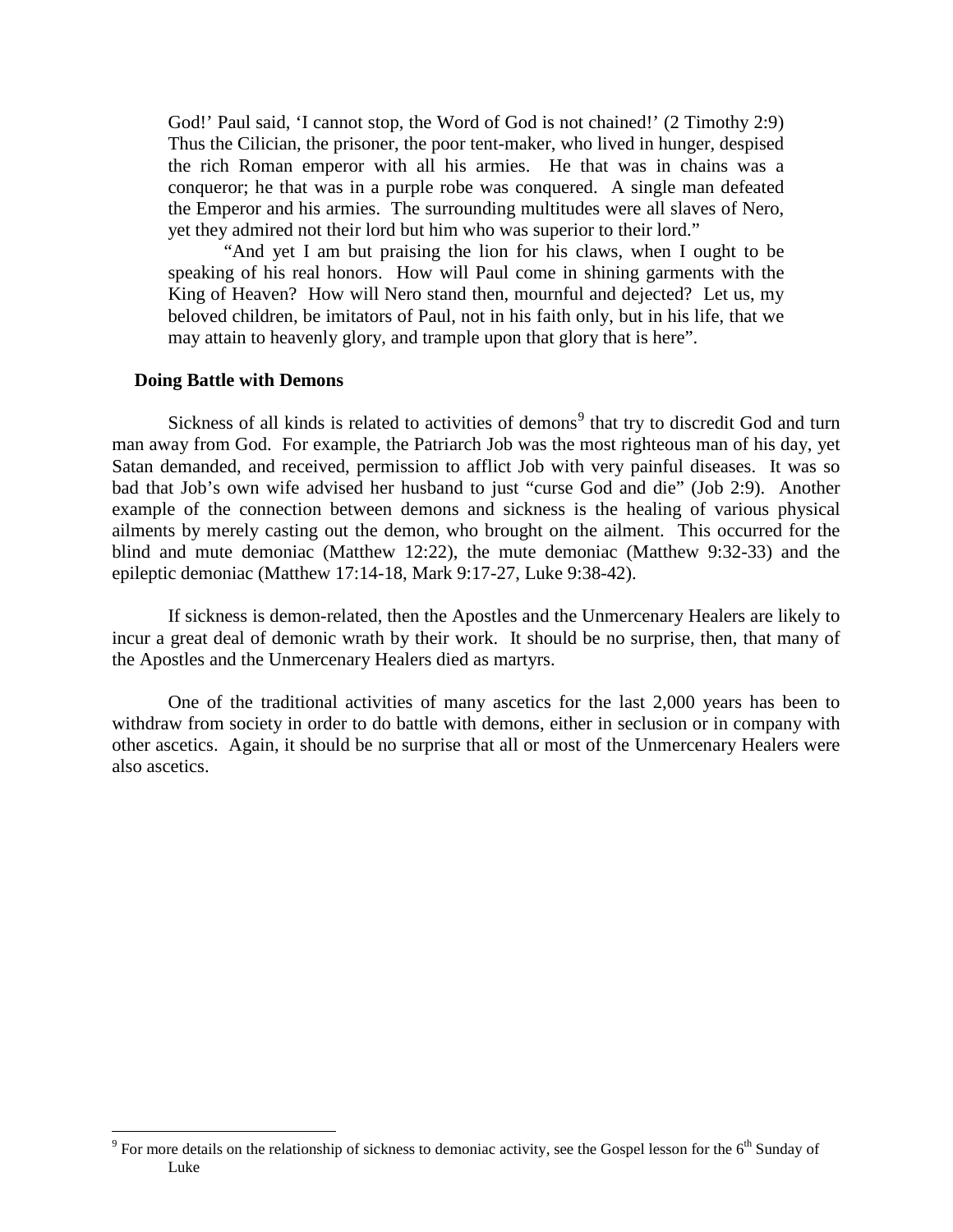#### **Exposing the World for What It Is**

Another aspect of the Apostolic work performed by the Unmercenary Healers is illustrated by the Epistle reading for Thekla of Iconium (Table II). This reading, 2 Timothy 3:10-15, is also used for the Sunday of the Pharisee and the Publican prior to Lent, which can be consulted for more details on this topic.

Paul begins by referring to Jannes and Jambres, the Egyptian magicians who resisted Moses. Paul stated "these also resist the truth: men of corrupt minds, disapproved concerning the Faith. They will progress no further, for their folly will be manifest to all, as theirs (i.e. Jannes' and Jambres') also was" (2 Timothy 3:8, 9).

Paul comments that people will come into contact with Timothy who are lovers of pleasure rather than lovers of God and who have a form of piety but deny its power. Like Jannes and Jambres, they will have corrupt minds [having the characteristics described in 2 Timothy 3:2-4, 1 Timothy 6:3-5] and will resist the Truth. In verse 13, Paul refers to them as "evil men and impostors...deceiving and being deceived." Yet, Paul says, they will advance no farther, for their folly will be manifest to all as was that of Jannes and Jambres when Egypt was destroyed by the plagues and in the Red Sea (v.9).

John Chrysostom points out that this may seem contradictory, since Paul had just said, "They will increase to more ungodliness" (2 Timothy 2:16). "He there means that beginning to innovate and deceive, they will not pause in their error but will always invent new deceits and corrupt doctrines, for error is never stationary. But here (2 Timothy 3:9), he says that they shall not be able to deceive, nor carry men away with them; for however at first they may seem to impose upon them, they will soon be easily detected". "For their folly, will be manifest to all, as (Jannes' and Jambres') also was" (2 Timothy 3:9). For if errors flourish at first, they do not continue to the end. For so it is with things that are not attractive by nature, but attractive in appearance; they flourish for a time, then are detected and come to nothing. But not such are our doctrines, and of these, you (Timothy) are a witness. For in our doctrines there is no deceit, for who would choose to die for a deceit?" (Homily VIII on 2 Timothy 3).

But there is a partially hidden agenda here. The key is in verse 12, "All who desire to live piously in Christ Jesus will suffer persecution" (i.e. like Moses and like Paul himself). The Lord spelled out the reasons for this in John 15:18-16:4: some people simply hate God! Jesus said, "If the world hates you, you know that it hated Me before it hated you", and "if they persecuted Me, they will also persecute you. If they kept My word, they will keep yours also" (John 15:18, 20).

And why does the world hate God? Because He exposes its inadequacy just as Moses and Aaron exposed the inadequacy and impotence of the secret arts of Jannes and Jambres.

This happens to us also, without our even trying. Jesus said, "If anyone loves Me, he will keep My Word; and My Father will love him and We will come to him and make our abode with him. He who does not love Me does not keep My words..." (John 14:23-24). The world, on the other hand, loves the lust of the flesh, the lust of the eyes, and the pride of life (John 2:5-17). By loving God, we testify that all this is passing away and is inadequate and impotent - whether we say anything or not! The Unmercenary Healers made this contrast very obvious.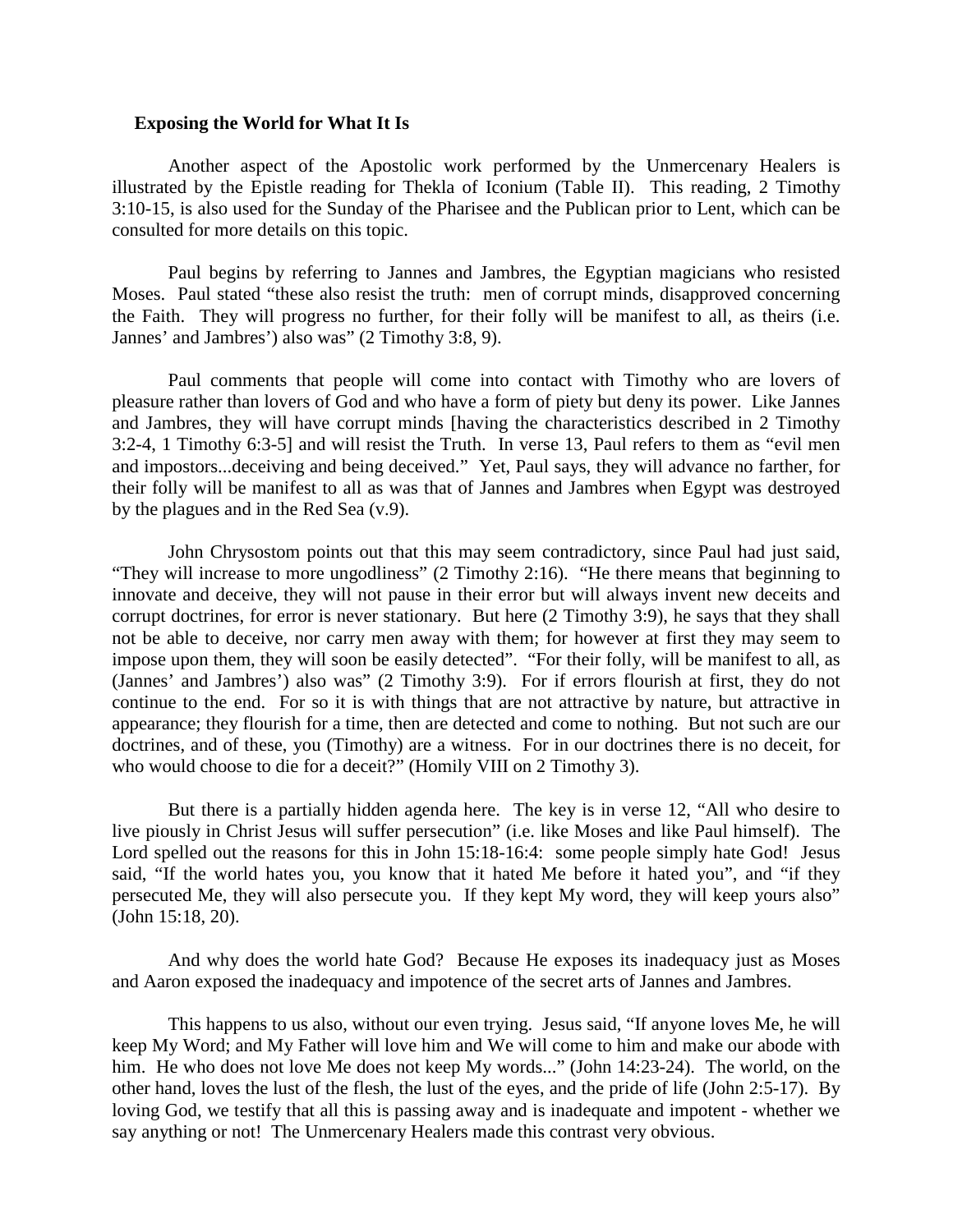### **Doing Battle with Demons**

Sickness of all kinds is related to activities of demons that try to discredit God and turn man away from God. For example, the Patriarch Job was the most righteous man of his day, yet Satan demanded, and received, permission to afflict Job with very painful diseases. It was so bad that Job's own wife advised her husband to just" curse God and die" (Job 2:9). Another example of the connection between demons and sickness is the healing of various physical ailments by merely casting out the demon who brought on the ailment. This occurred for the blind and mute demoniac (Matthew 12:22), the mute demoniac (Matthew 9:32-33) and the epileptic demoniac (Matthew 17:14-18, Mark 9:17-27, Luke 9:38-42). For more details on the relationship of sickness to demoniac activity, see the Gospel lesson for the 6th Sunday of Luke.

If sickness is demon-related, then the Unmercenary Healers are likely to incur a great deal of demonic wrath by their work. It should be no surprise, then, that many of the Unmercenary Healers died as martyrs.

One of the traditional activities of many ascetics for the last 2,000 years has been to withdraw from society in order to do battle with demons, either in seclusion or in company with other ascetics. Again, it should be no surprise that all or most of the Unmercenary Healers were also ascetics.

## **THE LOVE OF GOD IN THE BODY OF CHRIST**

A major characteristic of the lives of the Unmercenary Healers is a vivid demonstration of the love of God, but always within the Body of Christ, which is the Church.

### **What is the Body of Christ?**

Paul speaks of the Trinity as One Spirit, One Lord and One God and Father of all (Ephesians 4:4-6). Interspersed between these references to the Trinity are the references to one body, one faith and one baptism; the result is that God the Father is above all, through all and in all. The glue that holds all this together is love (Ephesians 4:2). Chrysostom comments, "The love which Paul requires of us is no common love, but that which cements us together and makes us cleave inseparably to one another; it accomplishes as great and as perfect a union as though it were between limb and limb" (Homily XI on Ephesians 4). One of the most intimate moments of this union occurs as the Body of Christ (the Church) meets to worship her Lord and Head and partakes of the Body and Blood of Christ in the Lord's Supper. This is a great mystery: how the body of Christ partakes of the body of Christ.

Chrysostom refers to the Body of Christ as, "the faithful throughout the whole world, both which are, and which have been, and which shall be. And again, they that before Christ's coming who pleased God are 'one body' also, because they knew Christ. 'Your father Abraham rejoiced to see My day, and he saw it and was glad' (John 8:56). And again, 'If you had believed Moses, you would have believed Me, for he wrote of Me' (John 5:46). And the prophets, too, would not have written of One of whom they knew not what they said. They both knew Him and worshipped Him. Thus they were also 'one body' " (Homily X on Ephesians 4).

In order to establish and promote this union, each one of us was given Grace according to the measure of Christ's gift to us (v.7). These gifts, such as apostles, prophets, evangelists,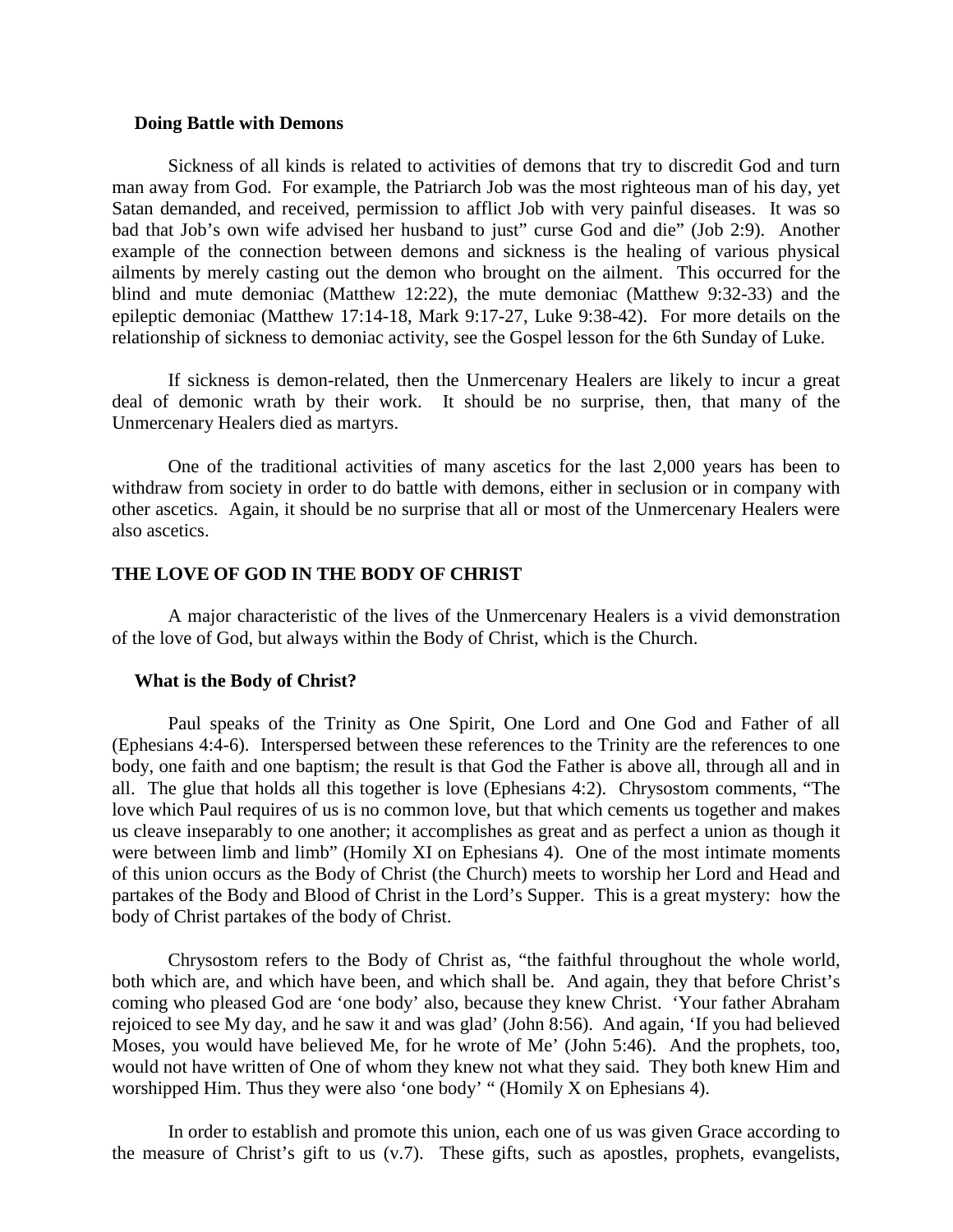pastors, teachers, etc., are for the equipping of the saints for the work of (literally) deaconing and for the building up of the Body of Christ (Ephesians 4:11, 12, 16). These gifts have their purposes listed as follows:

- That we all come to the Unity of the Faith and knowledge of the Son of God (Ephesians 4:13).
- That we all come to a Perfect Man (Ephesians 4:13). This is the New Man referred to elsewhere (Ephesians 2:15, 4:24).
- That we all come to the measure of the stature of the fullness of Christ (Ephesians 4:13).
- That the truth of this might be preserved in spite of deceitful attempts to undo it (Ephesians 4:14).
- That the whole body might grow up in love with every part of the body doing its share, being joined and knit together with every joint supplying (Ephesians 4:15, 16).

Thus, all the gifts are directed toward an unselfish end as directed by the Head of the Body.

The members of the Body of Christ are the elect of God, are holy and beloved, (Colossians 3:12) and are sanctified by the Spirit according to the foreknowledge (Greek *prognosis* = before + knowledge) of God (1 Peter 1:2).

It behooves us therefore to bear with one another and forgive one another (Colossians  $3:13$ ) by putting on  $(v.12)$ :

- tender mercies
- kindness
- humility
- meekness
- long suffering

An illustration of how we do this in everyday life comes from the way we treat the different limbs of our own body. If our eye has a speck in it, the other members of the body treat the eye tenderly, kindly and with long suffering until the speak has been removed.

By doing so, we put on love (Colossians 3:14) which is the greatest of the gifts of God (1 Corinthians 12:31-13:13) and is the bond of perfection. John Chrysostom referred to love as the rigging ropes of a sailing ship and the ligaments of an arm or leg. It ties things together and makes the sails or the arm functional; without it the sails or the arm would be useless (Homily VIII on Colossians 3). Love also covers a multitude of sins and weakness in the Body (1 Peer 4:8). Isaac of Syria put it this way: "Let our compassion be a mirror where we may see in ourselves that likeness and true image which belongs to the Divine nature and Divine essence" (Directions on Spiritual Training, Text 85). In other words, let us love as God loves.

Cyril of Alexandria, quoting Isaiah, saw the Body of Christ, the Church, as a lofty mountain: "The blessed Prophet Isaiah introduced those who by faith in Christ have been won unto life, as calling out eagerly unto one another, and saying: 'Come, let us go unto the mountain of the Lord, and unto the house of the God of Jacob, and He shall teach us His way, and we will walk in it' (Isaiah 2:3 LXX). Now by the mountain here we affirm to be meant not any earthly mountain, for to imagine this would be foolish, but rather the church which Christ has rescued for Himself. For it is high and conspicuous to people everywhere, and exalted, because there is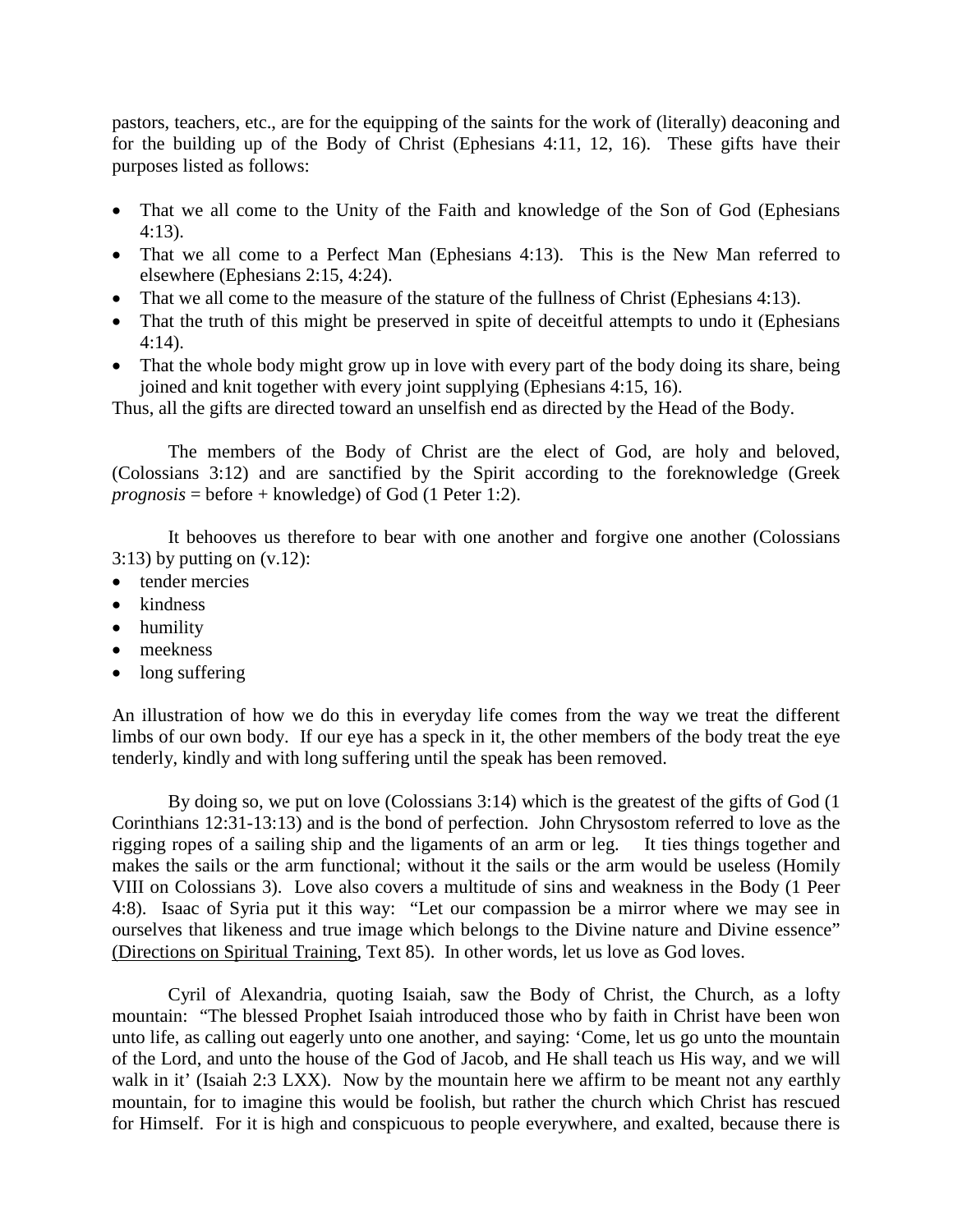nothing in it which brings men down to earth. For those who dwell within it care nothing for the things of earth, but rather desire those things that are above" (Homily 112 on Luke 10).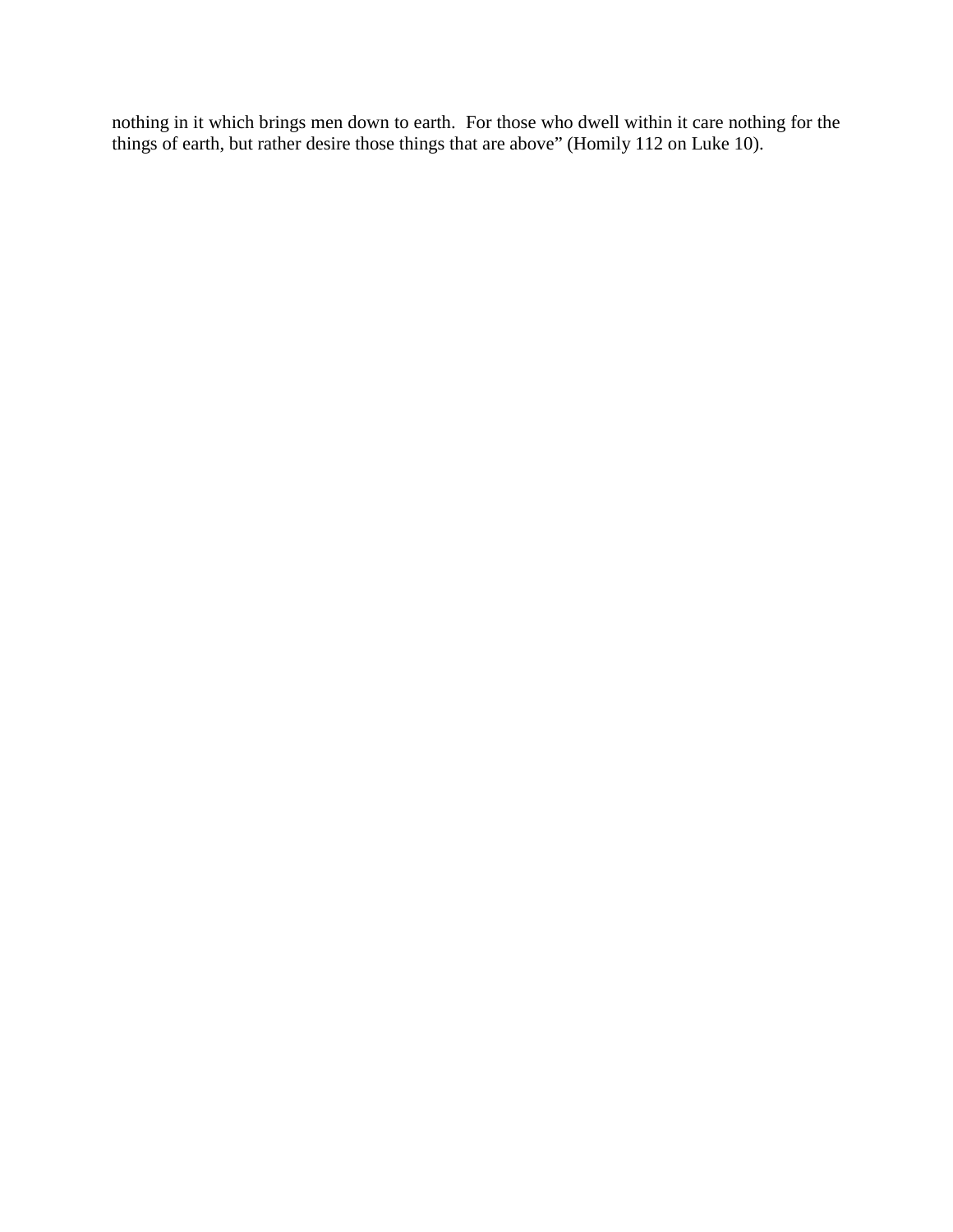# *Demonstrating the Love of God*

## **Epistle: 1 Corinthians 12:27-13:8 Galatians 5:22-6:2**

## **Unmercenary Healers Demonstrate the Love of God**

The Epistle reading for the feast days of Cosmas and Damian of Asia, Cyrus and John (Table I), and Cosmas and Damian of Rome (Appendix I) is 1 Corinthians 12:27-13:8. In this reading, Paul advises the Corinthians to earnestly desire the greater gifts (v.31) where he listed the gift of Apostle first (v.28).

John Chrysostom stated that Paul listed the gift of Apostle first in honor since they had all the gifts plus an abundance of love for their fellow man. Chrysostom defined workers of miracles (1 Corinthians 12:29) as having the power both to punish and to heal, whereas the gift of healing (1 Corinthians 12:30) involved cures only. Yet Paul listed both of these after prophets and teachers. This was for two reasons: (1) Miracles and healings are done for the sake of teaching. (2) Teachers teach by word and by their life; miracle workers and healers may possibly have a corrupt life. As examples, Chrysostom listed Judas Iscariot (John 12:6) and those at the Judgment who are dismayed at being rejected even though they worked miracles in Jesus' name (Matthew 7:22, 23). Chrysostom also noted that Paul always listed the gift of tongues last since this was being used for selfish purposes (1 Corinthians 14:4-14) and not for edifying the brethren (Homily xxxii on 1 Corinthians 12).

Yet Paul also pointed out "a more excellent way": whether one has the gift of:

- Tongues: speaking to men or angels  $(v.1)$
- Prophecy: understanding all mysteries and knowledge (v.2)
- Faith: able to move mountains  $(v.2)$
- Asceticism: selling everything to feed the poor  $(v,3)$
- Martyrdom: giving up ourself to be burned  $(v.3)$
- •

If one doesn't have love, it profits one nothing. The more excellent way is love because love makes us able to handle and direct the other gifts without pride or arrogance, and love gives us a vision beyond this present life.

From the Epistle reading, love:

- Suffers long and is kind  $(v.4)$
- Does not envy  $(v.4)$
- Does not parade itself, is not puffed up  $(v.4)$
- Does not behave rudely  $(v.5)$
- Does not seek its own  $(v.5)$

Copyright  $\odot$  Mark Kern 2001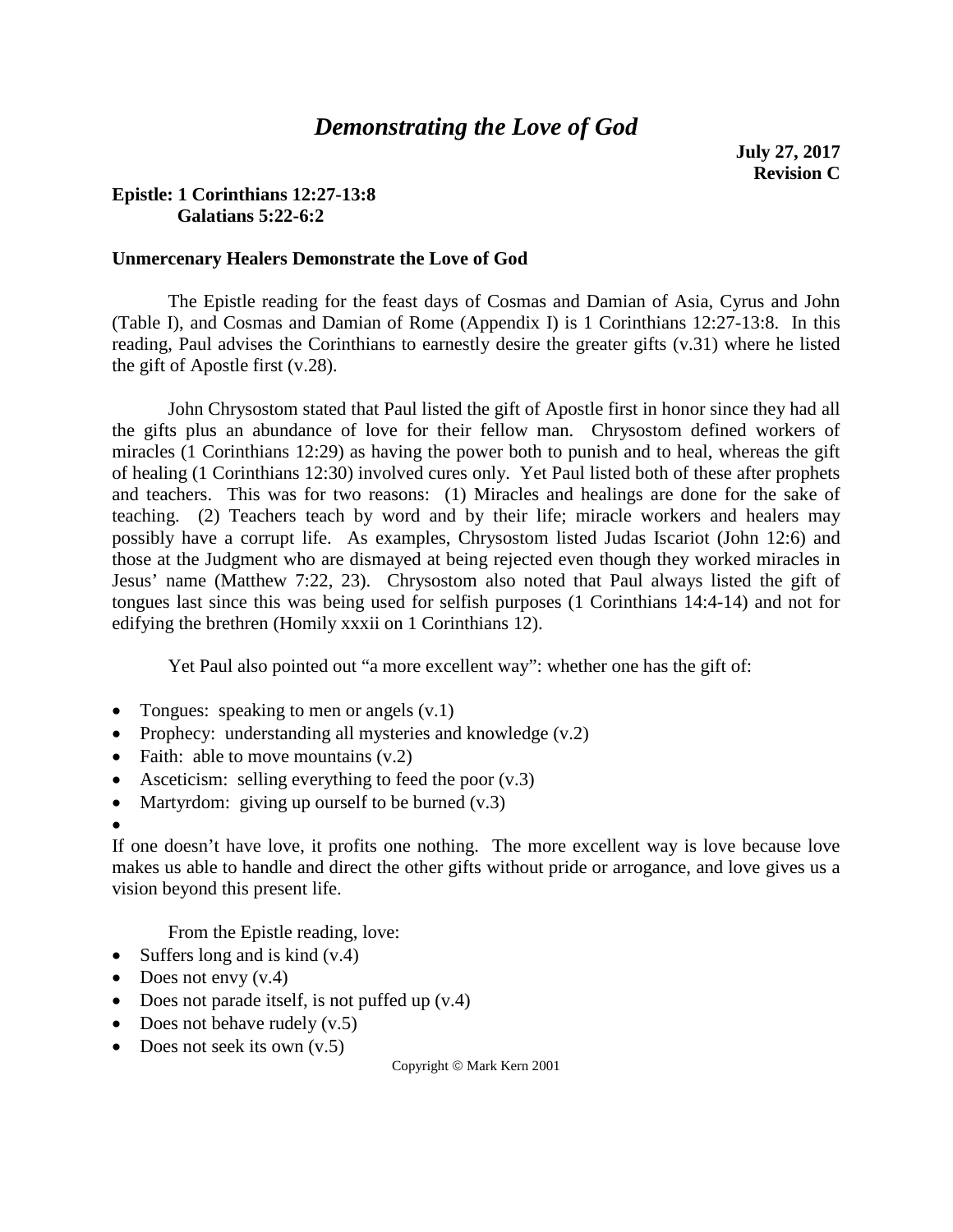- Is not provoked  $(v.5)$
- Thinks no evil  $(v.5)$
- Does not rejoice in iniquity; rejoices in the truth  $(v.6)$
- Bears all things, believes all things, hopes all things, endures all things  $(v.7)$
- Never fails  $(v.8)$

These characteristics of love apply very well to the Unmercenary Healers, especially to those that were physicians by trade but wouldn't take any payment for their work. For details on the lives of some of the Unmercenary Healers, see Appendix II which contains a brief summary from the Prologue of those listed in Tables I and II.

The Lord had stated that the greatest love was that of martyrdom, "Greater love has no man than this, than to lay down one's life for his friends" (John 15:13). Yet Paul points out that even martyrdom ("thought I give my body to be burned", v.3) without love profits me nothing. If love for one's fellow man can be thought of as a way of life, then our way of life is more important than any of the gifts of the Spirit. A pure life can lead to salvation; but as the example of Judas and the unrighteous miracle-workers at the Judgment show, the gifts of the Spirit don't guarantee that one will escape punishment. The testimony of the Unmercenary Healers is that they had a righteous life, filled with love for their fellow man.

In the First Century, perhaps more commonly than today, many people gave up all their goods to feed the poor (v.3). An example of this is the early church in Jerusalem where "all who believed were together, and had all things in common, and sold their possessions and goods, and divided them among all, as anyone had need" (Acts 3:44, 45). This included Barnabas, who sold his land (which included property near the Mount of Olives) and brought the money and laid it at the Apostles' feet (Acts 4:34-37). Ananias and Sapphira did this also, but without love similar to Judas, and paid dearly (Acts 5:1-10).

John Chrysostom commented on this kind of love as follows: "If love were truly observed, there would be neither slave nor free, neither ruler nor ruled, neither rich nor poor, neither small nor great. Nor would any devil then ever have been known. For sooner would grass endure the application of fire than the devil the flame of love. Love is stronger than any wall, is firmer than any adamant; or if you can name any material stronger than this, the firmness of love transcends them all."

"Therefore Paul says that the love which we are speaking of is the mother of all good things, and he prefers it to miracles and all other gifts. For where there are vests and sandals of gold, we require some other garments by which to distinguish the king. But if we see the purple and the crown, we require not to see any other sign of his royalty. Similarly, when the crown of love is upon our head, it is enough to point out the genuine disciple of Christ; not to ourselves only, but to the unbelievers. For, 'by this', says He, 'all will know that you are My disciples, if you have love for one another' (John 13:35). So that this sign is greater surely than all signs, in that the disciple is recognized by it. For though anyone should work 10,000 signs, but be at strife one with another, they will be a scorn to the unbelievers. Just as if they do no signs, but love one another exactly, they will continue to be reverenced by all men" (Homily xxxii on 1 Corinthians 13).

Chrysostom continued to examine what makes up love, and to dissect what it is composed of. In enumerating this, he noted that Paul began with long-suffering (v.4), which Chrysostom called the root of self-denial. "A man that is long-suffering is of great understanding. By this we implement the Lord's command of not returning evil for evil; by this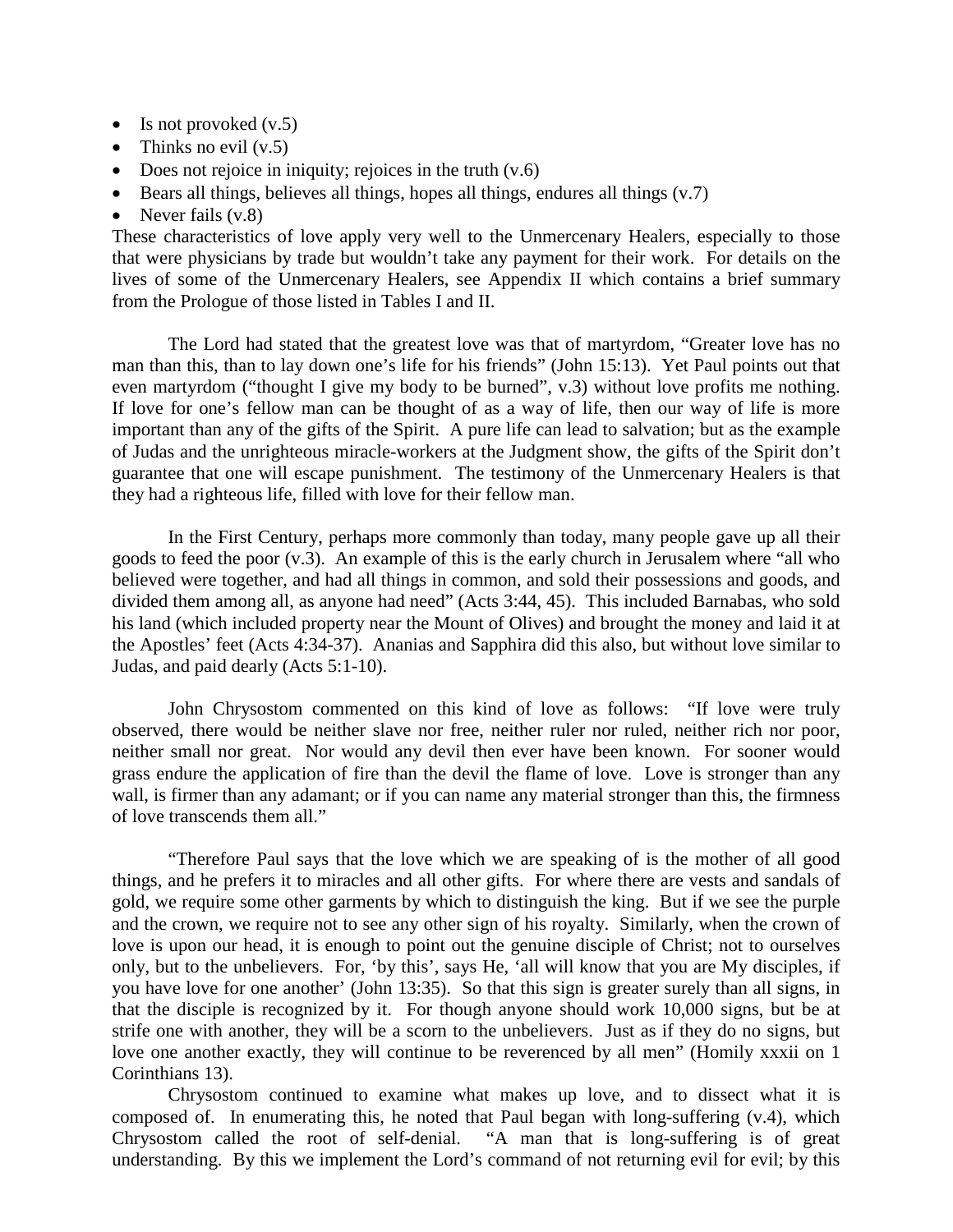we bless those who curse us and show love of our enemies" (cf Matthew 5:43-48). Yet one could have a love that is long-suffering and still be envious; if so, the envy would spoil the excellency of the love (Homily xxxiii on 1 Corinthians 13).

Further, one could have a deep love for one's fellow man which includes kindness and long-suffering, yet continually parade this virtue and be puffed up over it. Perfect love, however, does not allow pride to swell up in this manner.

Love also does not behave unseemly (literally shapelessly, compare 1 Corinthians 7:36). Chrysostom phrased it this way: "In suffering the most shameful things for him whom she loves, love does not ever count the things an unseemliness. She does not even entertain any sense at all of the shame. For the lovers of money endure all manner of reproaches for the sake of that sordid traffic of theirs. Far from hiding their faces, they even exult in it. Much more will he that has love refuse nothing whatsoever for the safety's sake of those whom he loves. Nothing that he can suffer will shame him."

"For our Lord Jesus was both spit upon and beaten with rods by pitiful slaves; not only did he not count it an unseemliness, but he even exulted and called the thing glory. In discoursing with a harlot, when the by-standers all accused Him (Luke 7:37-39), He counted the thing not only not to be disgraceful, but allowed her to kiss His feet, wash His body with her tears, and wipe them with her hair; and all this amid a company of spectators who were His enemies" (Ibid.).

Paul had earlier said, "Let no one seek his own good, but each one the others' good" (1 Corinthians 10:24). Here Paul repeats that aspect of love: "love does not seek its own way" (1 Corinthians 13:5). Chrysostom added, "For your own profit lies in the profit of your neighbor, and his in yours. This is as if one had his own gold buried in the house of his neighbor; should he refuse to go and there look for it and dig it up, he will never see it. So likewise, he that will not seek his own profit in the advantage of his neighbor will not attain the crowns due to this" (Ibid.).

The context in which Paul wrote these things was a church where self-centeredness was prevalent. At the love feast<sup>[10](#page-13-0)</sup> that accompanied the Lord's Supper, "each one takes his own supper ahead of others, and one is hungry and another is drunk" (1 Corinthians 11:21). During the worship, many spoke in tongues, just edifying themselves (1 Corinthians 14:4); Paul encouraged them to seek to edify the Church instead of just themselves (1 Corinthians 14:12).

The Church in Corinth also had a number of factions, some following Peter, some Apollos, some Paul and some claiming to follow just Christ (1 Corinthians 1:12). This undoubtedly caused many disagreements because of their lack of love for each other. Thus Paul added to the characteristics of love by saying that love "is not provoked and does not even think evil" (1 Corinthians 13:5). If one did not even suspect or think anything amiss in one's brothers, the disagreements and factions would not occur.

Paul also said that love "does not rejoice in iniquity, but rejoices in the truth" (1 Corinthians 13:6). Paul amplified on this in his Epistle to the Romans, which he wrote a few

<span id="page-13-0"></span> $10$  In the 1<sup>st</sup> Century, Churches imitated the original Lord's Supper, and served it with a meal. Because of problems such as occurred at Corinth, this was changed so that people might be able to discern the Lord's body and blood better.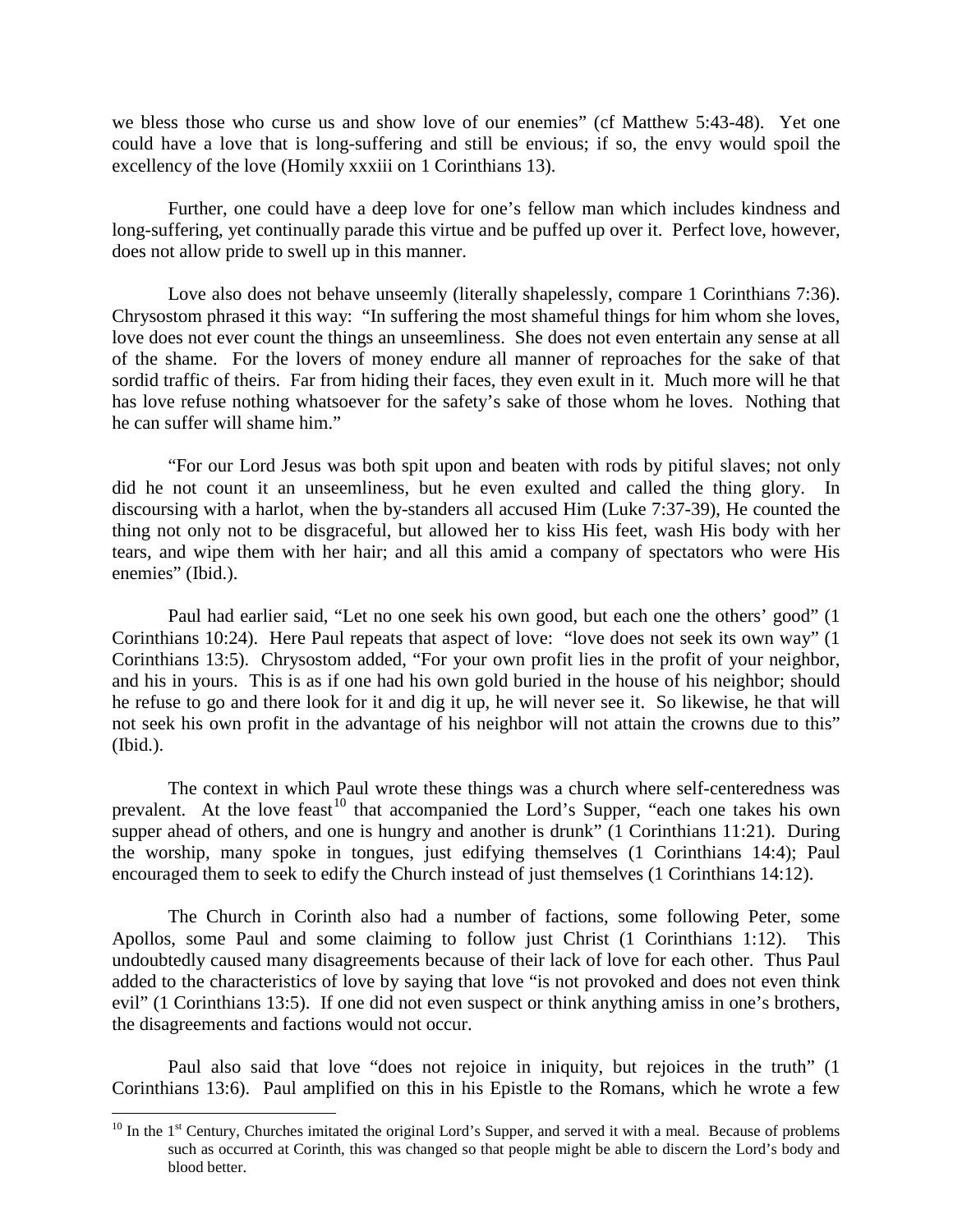months after writing 2 Corinthians: "Rejoice with those who rejoice and weep with those who weep. Be of the same mind toward one another. Do not set your mind on high things, but associate with the humble. Do not be wise in your own opinion. Repay no one evil for evil. Have regard for good things in the sight of all men. If it is possible, as much as depends on you, live peaceably with all men" (Romans 12:15-18).

Paul concluded this characterization of what is love by saying that love "bears all things, believes all things, hopes all things, endures all things and never fails" (1 Corinthians 13:7, 8). As an example of this, Chrysostom pointed to King David in his dealing with his rebellious son Absalom: "For what could be more intolerable than to see a son rising up against him, aiming for usurping the throne and thirsting for his father's blood? Yet this did that blessed one (David( endure such that he could not bear to throw out one bitter expression against the parricide. But even when he left all the rest to his captains, he gave a strong injunction respecting Absalom's safety (2 Samuel 15-18). For strong was the foundation of his love" (Ibid.)

In the case of Absalom, David bore all things, believed all things, hoped all things and endured all things even though Absalom might have been characterized as worthless, and was certainly considered such by David's commander, Joab (2 Samuel 18:9-18, 1 Kings 2:1-6, 28- 34). "For love does not merely hope but also believes from its great affection. And even if these good things should not turn out according to its hope, but the other person should prove yet more intolerable, it bears even these things. For love endures all things" (Ibid.)

Paul counseled the Thessalonians regarding those who refused to receive his words: "Do not keep company with him that he may be ashamed. Yet do not count him as an enemy, but admonish him as a brother" (2 Thessalonians 3:14, 15). Chrysostom added, "For it is the work of the devil to tear us apart from one another, and he has used great diligence to take away love that he may cut off the way of correction. Thus he may retain him in error and you in enmity, and block the way of his salvation. For when the physician hates the sick man and leaves, and the sick man turns away from the physician, when will the distempered person be restored? Do you turn away from him because he is ungodly? For this cause you ought to welcome and attend to him, that you may raise him up in his sickness. Even if he is incurably sick, still you have been bidden to do your part. Judas was incurably sick yet God did not refuse to continue attending to him. Wherefore, neither should you grow weary. For even if after much labor you fail to deliver him from his ungodliness, yet you shall receive the deliverer's reward. And you will cause him to wonder at your gentleness, and so all this praise will pass on to God. For though you should work wonders and raise the dead and whatever work you do, the heathen will never wonder at you as much as when they see you displaying a meek, gentle, mild disposition. And this is no small achievement, since many will even be entirely delivered from their evil way; there is nothing that has such power to draw men as love.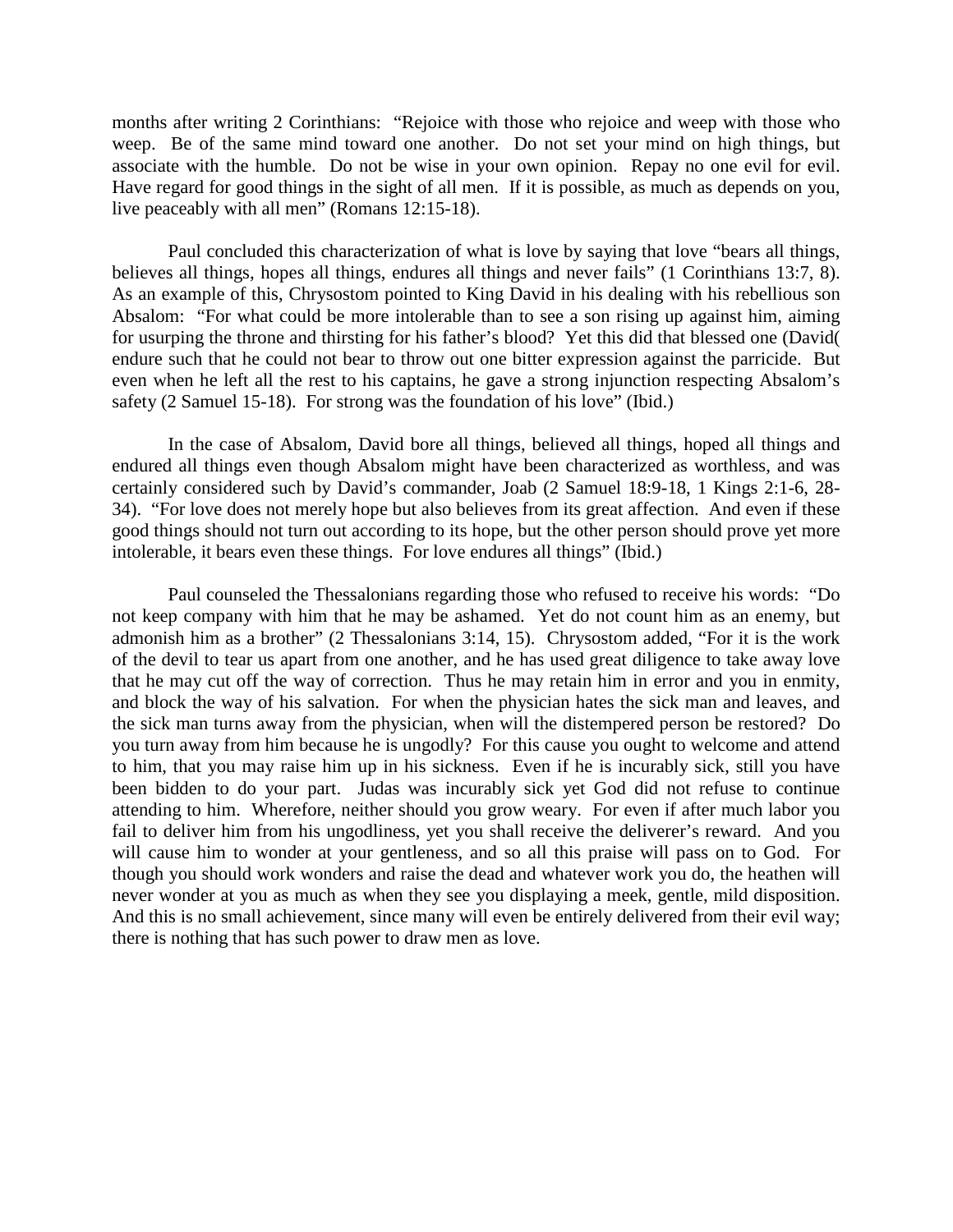#### **Bearing One Another's Burdens**

The Corinthians were not the only ones Paul wrote to concerning how love bears all things (1 Corinthians 13:7). He also wrote of this to the Galatians and the Colossians, and the sections where Paul discussed bearing one another's burdens (Galatians 5:22-6:2; Colossians 3:12-16) are used as the Epistle lessons for six of the healers listed in Appendix I: Pachomius, David of Thessalonica, Cyriacus, Daniel the Stylite, and both Simeon Stylites. In Galatians, Paul listed this along with other "fruits of the Spirit" such as love, joy, peace, longsuffering, kindness, goodness, faithfulness, gentleness and self-control. In Colossians, Paul linked this with forgiving one another by putting on tender mercies, kindness, humility, meekness and long-suffering (Colossians 3:12, 13). After all, this is what the Body of Christ is all about and this is what we are called to (Colossians 3:15).

This brings up a faith-works issue. These "fruits of the Spirit" are things that we do as a result of our faith. As James said, "Faith was working together with works and by works, faith was made perfect" (James 2:22). In the case of the Unmercenary Healers, they performed great miracles which would lead us to expect that they had great faith. As the Lord said, "If you have faith (the size of) a mustard seed, you will say to this mountain, 'move from here to there', and it will move; and nothing will be impossible for you" (Matthew 17:20).

John Chrysostom pointed out that Paul mentioned the flesh "those who are Christ's have crucified the flesh with its passions and desires" (Galatians 5:24); and also the Spirit, "if we live in the spirit, let us also walk in the Spirit" (Galatians 5:25). What is the place, then, of the soul? "The mastery of the passions belongs to her and concerns her (the soul). Being placid amid vice and virtue, if she has used the body fitly, she has wrought it to be spiritual. But if she separate from the Spirit and give herself up to evil desires, she makes herself more earthly. You observe throughout that Paul's discourse does not relate to the substance of the flesh, but to moral choices, that which is or is not vice. He refers to 'the fruit of the spirit' (Galatians 5:22) because evil works originate in ourselves alone and therefore he calls them 'works'. But good works require not only our diligence but God's loving kindness" (Commentary on Galatians 5). Knowing the Scriptures is part of this, "that the man of God may be complete, thoroughly equipped for every good work" (2 Timothy 3:17). "For we are His workmanship, created in Christ Jesus for good works, which God prepared beforehand that we should walk in them" (Ephesians 2:10).

Another example of good works is illustrated by the Epistle lesson for Sampson the Hospitable (Table I). This Epistle lesson, 2 Corinthians 9:6-11, is also used for the 18th Sunday after Pentecost and aptly illustrates the life of Sampson. Born of wealthy parents and trained as a physician, he gave away his wealth and lived very simply as an Unmercenary Healer. As this Epistle lesson describes, Sampson was a cheerful giver who sowed abundantly, and therefore will reap abundantly of treasure in heaven (2 Corinthians 9:6, 7, Matthew 19:21, Mark 10:21, Luke 12:33). For more details on this see the Epistle lesson for the 18th Sunday after Pentecost.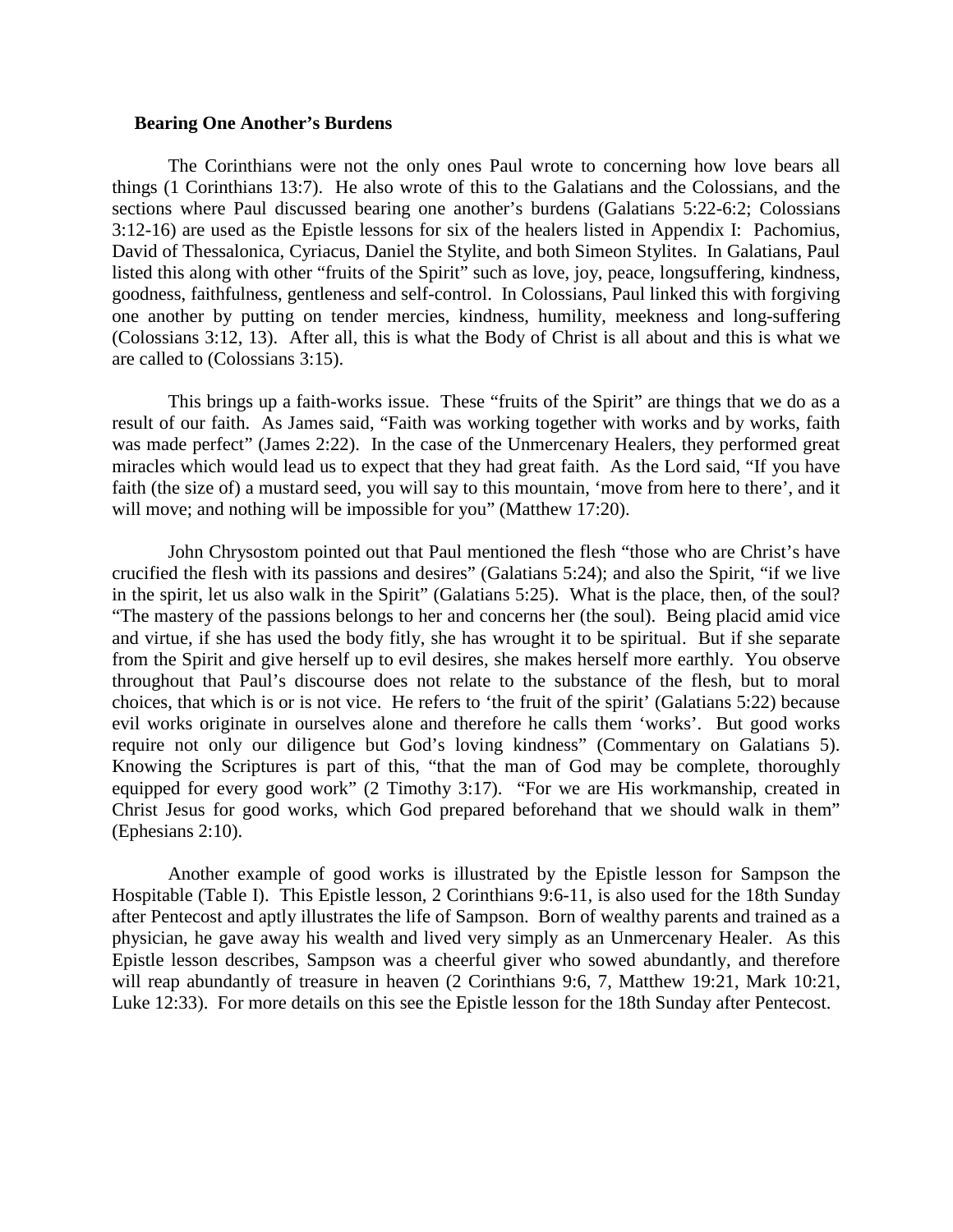## *Preparation for the Lord's Return*

### **Gospel: Luke 12:32-40**

### **Unmercenary Healers Prepare for the Lord's Return**

While the passions and desires of the flesh tend to hinder us from a close walk with God and Paul encouraged us to live and walk in the Spirit (Galatians 5:24, 25) the Lord also encouraged us to be ever mindful of His return in glory. The Gospel lesson for the 6th Century Unmercenary Healer, Sampson the Hospitable, illustrates this spirit of watchfulness. In this Gospel lesson, Luke 12:32-40, the Lord began with the Parable of the Rich Fool (Luke 12:13- 21). For a detailed discussion of this, see the Gospel lesson for the 9th Sunday of Luke. Then He spoke of the birds and the flowers and living very simply; for further discussion of this, see the Gospel lesson for the 3rd Sunday after Pentecost.

With these as background, the Lord began the Gospel lesson with "Do not fear, little flock, for it is the Father's good pleasure to give you the kingdom" (Luke 12:32). He then went on to give some specific things we can do to get ready. These include:

- Sell what you have and give alms; this is treasure in heaven (v.33).
- Where your treasure is, there your heart will be also (v.34).
- Be ready to depart; let your waist be girded and your lamps be burning  $(v.35)$ .
- Be like men who wait for their master returning from the wedding  $(v.36)$ .
- Blessed are those servants whom the master will find watching when He comes (v.37).
- Be ready, for the Son of Man is coming like a thief in the night at an hour you do not expect  $(v.40)$ .

A similar theme is used for the Gospel lesson for Thekla, a First Century Unmercenary Healer (Table II). Thekla was a convert of the Apostle Paul in Iconium and spent most of her life living in a cave near Seleucia (which is near Antioch). She had been born into a wealthy family, but gave that up to concentrate on the things of God. The Gospel lesson used for her Feast Day is Matthew 25:1-13, and Parable of the Five Wise and Five Foolish Virgins. The theme is, again, preparation as if one is awaiting his Master's return from the wedding. This parable was used along with the Parable of the Talents (Matthew 25:14-30) to introduce the Lord's discussion of the Judgment of Works (Matthew 25:31-46). For more discussion on this, see the Gospel lessons for the 16th Sunday after Pentecost and Meatfare Sunday prior to Lent.

### **Living Simply and Without Covetousness**

A distinguishing characteristic of all the Unmercenary Healers is the simple life they led. Many came from positions of wealth, but they followed the Lord's instructions and gave it away in order to live more simply. The point of this is not just to be poor, but to avoid covetousness. As Cyril of Alexandria (4th Century) put it, "In teaching His disciples not to be covetous of wealth, He also withdraws them from worldly anxiety, and from vain toils and luxury and Copyright © Mark Kern 2001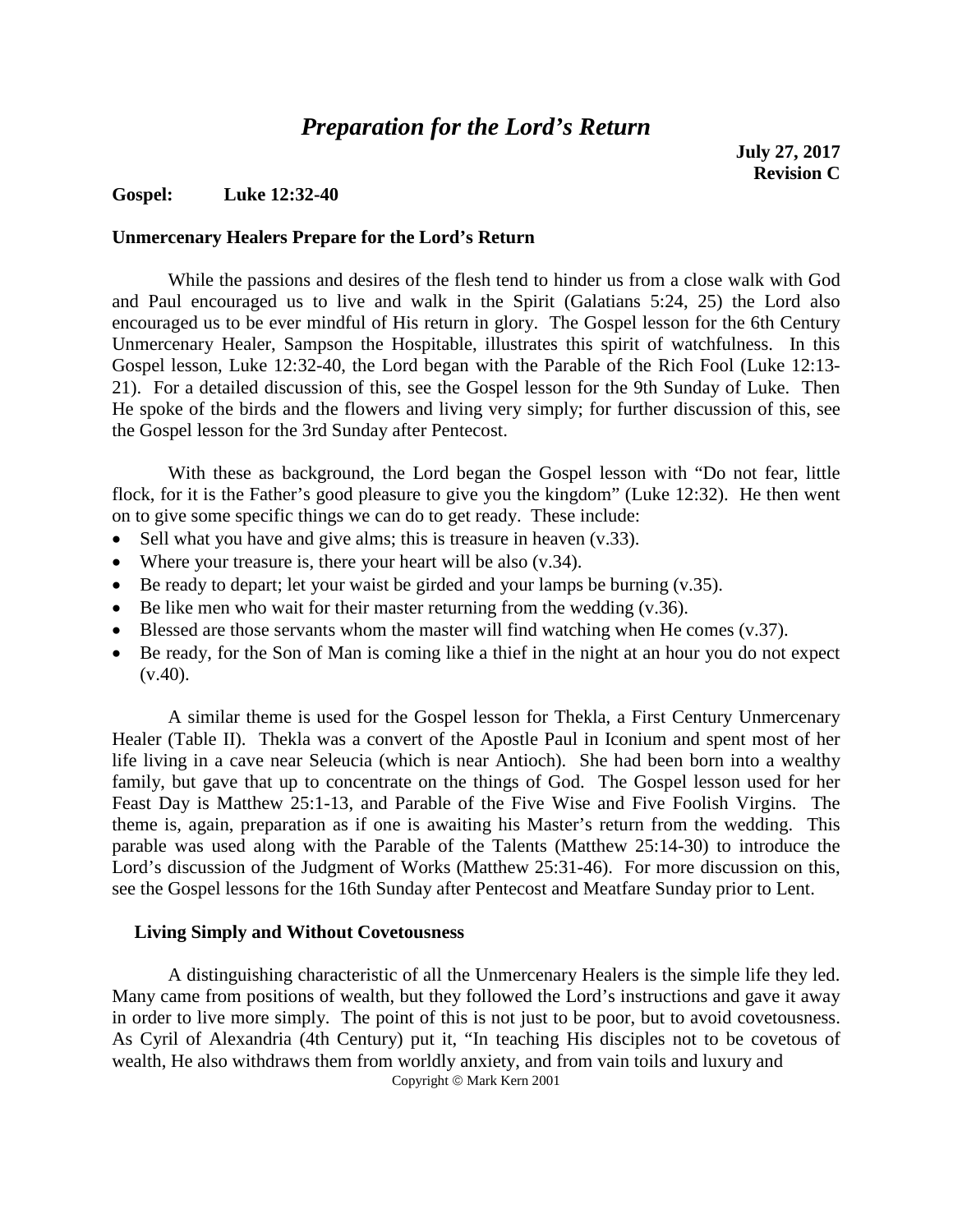splendor of attire, and whatsoever evil habits follow upon there things. And He bids them rather courageously to be earnest in the pursuit of this simple life" (Homily 91 on Luke). Compared to the Kingdom of Heaven which "it is the Father's good pleasure to give us" (Luke 12:32), everything else pales in comparison. For "eye has not seen nor ear heard, nor have entered into the heart of man, the things which God has prepared for those who love Him" (1 Corinthians 2:9, Isaiah 64:4).

Cyril made an analogy to purchasing a house: "Suppose one of us wanted to sell a very beautifully built house and one of you who had plenty of gold were to conceive the desire of purchasing it. Would you not feel pleasure in buying it, and readily give the money that was laid up in your coffers, and even add to this with other money on loan? The transaction would not expose you to loss, but rather the expectation of your future gains would make you in a flutter of joy."

"Similar to this, the God of all offers to sell you Paradise. There you will reap eternal life, unending joy and an honorable and glorious habitation. Once there, right blessed will you be, and will reign with Christ. Draw near, therefore, with eagerness and purchase the estate. With these earthly things obtain things eternal; give that which abides not and gain that which is secure; give these earthly things and win that which is in heaven; give that which you must leave, even against your will, that you may not lose things hereafter; lend to God your wealth that you may be really rich."

"And besides it is a very absurd thing, that while we often entrust men of probity with our earthly wealth, and feel no fear lest any loss should result from our confidence in the uprightness of those who receive it, yet we will not trust it to God, who receives from us these earthly things, as a loan, and promises to give us things eternal, and that with interest. 'For good measure' He says, 'pressed down, shaken together and running over will be put into your bosom' (Luke 6:38). For the measure to run over is a direct proof of its great abundance. Pleasure-loving wealth chains the human mind in indolence toward all that is good, and stretches out, so to speak, a stiff and haughty neck against God. For it yields not itself to that yoke which would lead it to piety" (Ibid.)

### **Watchfulness**

Watchfulness was compared to having our waist girded and our lamp burning (Luke 12:35). In the First Century, people wore long flowing robes. If one were to take time off and relax, one would unfasten the belt around his waist. But going back to work, he would put the belt back on so that his clothes didn't hinder his work. Similarly, an oil lamp would be left burning all night while everyone slept, but the wick would be trimmed down to give a dim light, and also burn less fuel. But when one was awake, the lamp would be trimmed bright. This was the problem faced by the five foolish virgins when the bridegroom came: they didn't have enough oil to allow the lamp to burn brightly (Matthew 25:1-13).

Cyril interpreted the girding of the loins as "the readiness of the mind to labor industriously in every thing praiseworthy. For such as apply themselves to bodily labors, and are engaged in strenuous toil, have their loins girt". The lamp, Cyril said, represents "the wakefulness of the mind and intellectual cheerfulness. And we say that the human mind is awake when it repels any tendency to slumber off into that carelessness which often is the means of bringing it into subjection to every kind of wickedness. Being sunk in stupor, the heavenly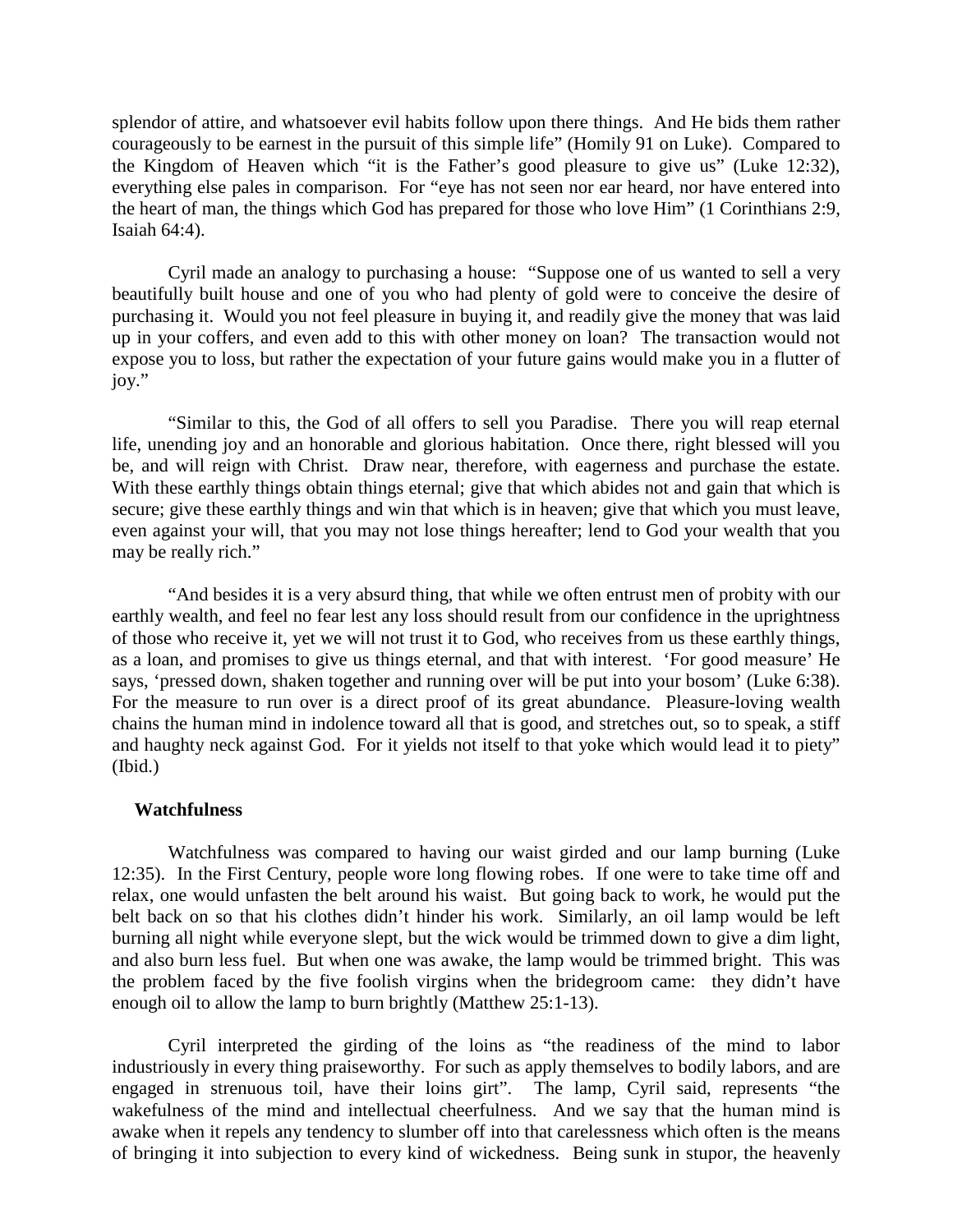light within it is liable to be endangered from a violent and impetuous blast of wind" (Homily 92 on Luke).

At the Exodus from Egypt, the nation of Israel was commanded that as they ate the Passover meal, they were to eat "with their loins girded, their sandals on their feet and their staff in their hand" (Exodus 12:11). Normally one ate with his belt off, his sandals by the door and his staff outside. The Passover, however, was a state of watchfulness because the gods of Egypt were to be judged that night (Exodus 12:12).

The Apostle Peter also encourages a state of readiness: "The Day of the Lord will come as a thief in the night, in which the heavens will pass away with a great noise, and the elements will melt with fervent heat; both the earth and the works that are in it will be burned up. Therefore, since all these things will be dissolved, what manner of persons ought you to be in holy conduct and godliness, looking for and hastening the coming of the Day of God? Therefore, beloved, looking forward to these things, be diligent to be found by Him in peace, without spot and blameless (2 Peter 3:10, 11, 14).

The Gospel lesson also referred to different watches: "And if He should come in the second watch, or come in the third watch, and find them (watching), blessed are those servants" (Luke 12:38). Why should the Lord omit the first watch? This requires a little insight. Cyril comments on that as follows: "Observe, I pray, the breadth of the divine gentleness, and the bountifulness of His mildness towards us. For He knows our frame and the readiness with which man's mind wanders into sin. He knows that the power of fleshly lust tyrannizes over us, and that the distractions of this world even, so to speak, against our will drag us on by force, leading the mind into all that is unseemly. But in that He is good, He does not leave us to despair, but on the contrary, pities us, and has given us repentance as the medicine of salvation. For this reason, He says, that whether He come in the second watch, or whether He come in the third watch, and find them so doing, blessed are they. Now the meaning of this you will certainly wish to understand clearly. Men, therefore, divide the night into three or four watches. For the sentinels on city walls, who watch the motions of the enemy, after being on guard three or four hours, deliver over the watch and guard to others. So with us there are three ages: the first, that in which we are still children; the second, in which we are young men; and the third, that in which we come to old age. Now the first of these, in which we are still children, is not called to account by God, but is deemed worthy of pardon, because of the imbecility as yet of the mind, and the weakness of the understanding. But the second and the third, the periods of manhood and old age, owe to God obedience and piety of life, according to His good pleasure. Whosoever, therefore, is found watching, and, so to speak, well girt, whether, if it so chance, he be still a young man, or one who has arrived at old age, blessed shall he be. For he shall be counted worthy of attaining to Christ's promises (Ibid.)

The Apostle Paul spent a great deal of time in watchfulness, fasting and prayer. Even though it was difficult, he did it for the joy of the kingdom of God. For example, five times he was given 39 lashes, three times he was beaten with rods, once he was stoned and left for dead, three times he was in a ship wreck, spending a night and a day adrift at sea. Not to mention the intrigue of robbers, bounty hunters and false brethren, he was often up all night watching, hungry, thirsty, cold and poorly clad (2 Corinthians 11:24-27).

Paul described his reasons for doing all this earlier; "For we who live are always delivered to death for Jesus' sake, that the life of Jesus also may be manifested in our mortal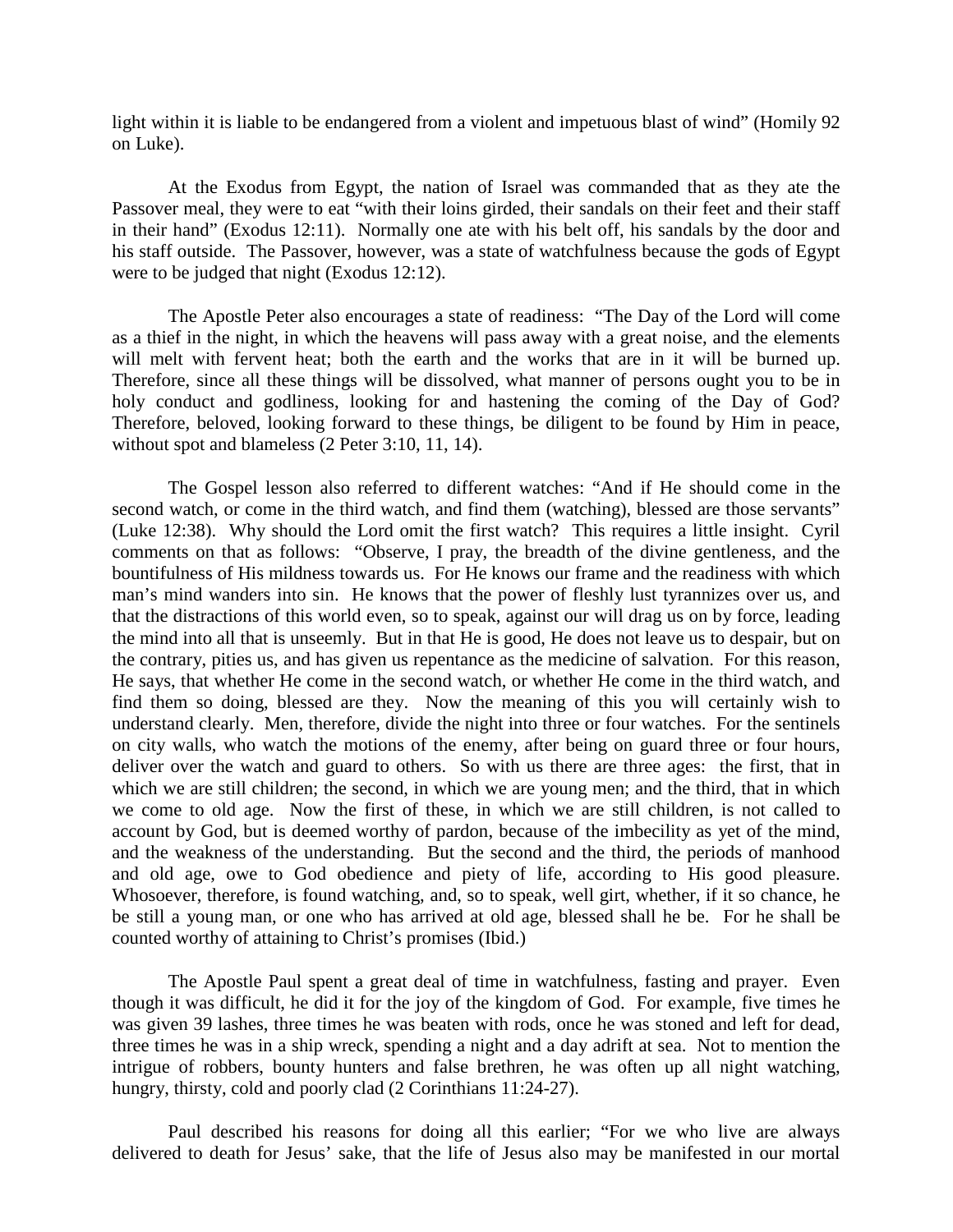flesh. So then death is working in us, but life in you. For all things are for your sakes, that grace, having spread through the many may cause thanksgiving to abound to the glory of God. Therefore we do not lose heart. Even though our outward man is perishing, yet the inward man is being renewed day by day. For our light affliction, which is but for a moment, is working for us a far more exceeding and eternal weight of glory" (2 Corinthians 4:11-17). The above passage is used as the Epistle lesson for the feast days of the Unmercenary Healers Menas (Table II), Euthymius and Alypius the Stylite (Appendix I).

Watchfulness requires work and dedication. This is what James, the Lord's brother, referred to when he said, "Do you see that faith was working together with his works, and by works faith was made perfect? You see then that a man is justified by works, and not by faith only" (James 2:22, 24). The Unmercenary Healers worked hard at their calling. But yet they also remembered the Lord's words: "Come to me, all you who labor and are heavy laden, and I will give you rest. Take My yoke upon you and learn from Me, for I am gentle and lowly in heart, and you will find rest for your souls. For My yoke is easy and My burden is light" (Matthew 11:28-30). The preceding quote from Matthew 11 is used as the Gospel lesson for the Unmercenary Healers. Euthymius (5th Century) and Sergius of Radonezh (14th Century.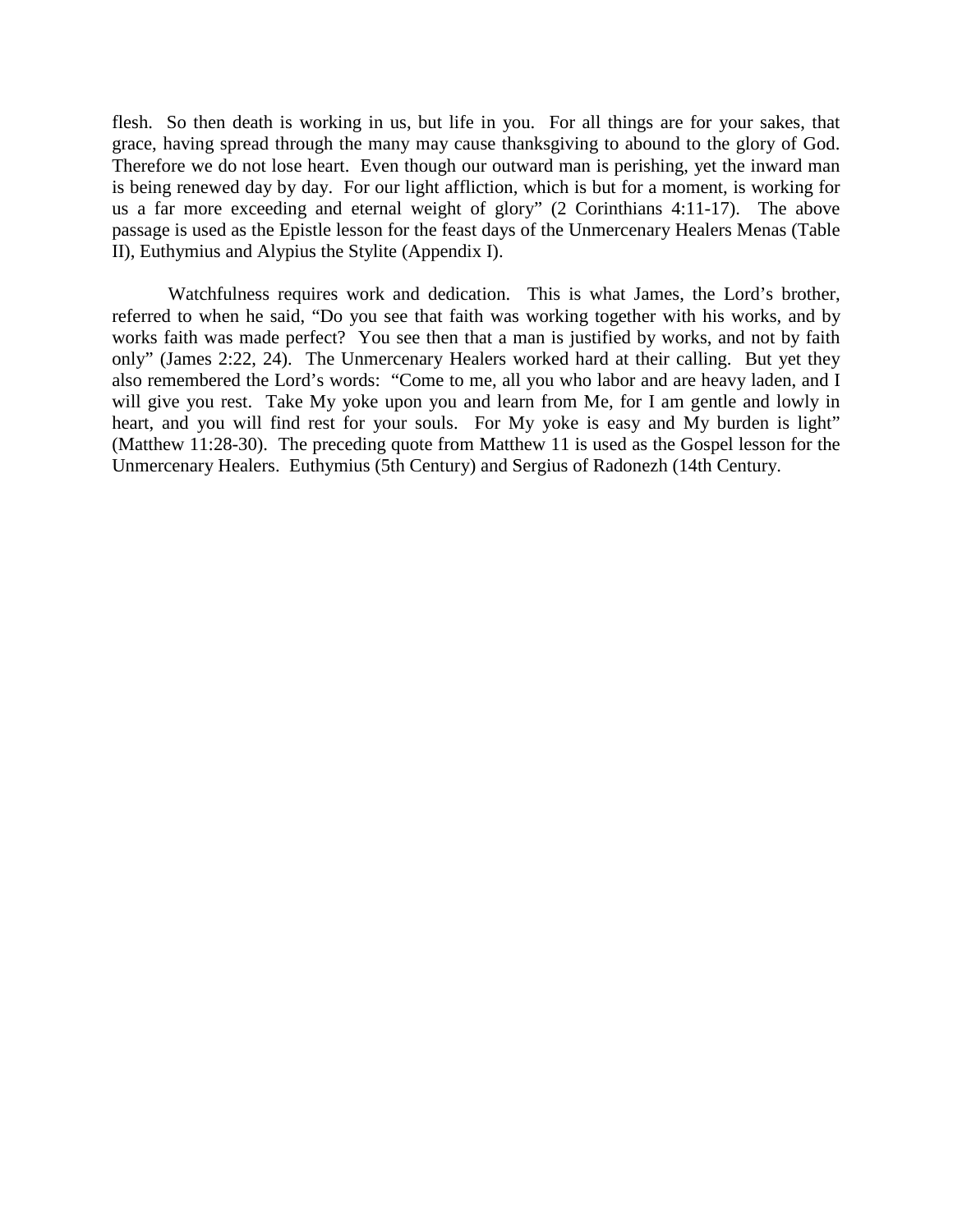## **APPENDIX I OTHER WELL-KNOWN HEALERS**

| <b>Name</b>    | <b>Doctor</b> | <b>Century</b>  | <b>Feast</b> | <b>Died</b> | <b>Gospel</b>   | <b>Epistle</b>             |
|----------------|---------------|-----------------|--------------|-------------|-----------------|----------------------------|
|                |               |                 |              |             |                 |                            |
| Luke           | yes           | 1 <sup>st</sup> | Oct. 18      | martyr      | Luke 10:16-21   | Col 4:5-18                 |
| Cosmas $&$     | yes           | $3^{\text{rd}}$ | July 1       | martyr      | Matt. 10:1,5-8  | 1 Cor. 12:27-13:8          |
| Damian<br>of   |               |                 |              |             |                 |                            |
| Rome           |               |                 |              |             |                 |                            |
| Euthymius      | no            | 5 <sup>th</sup> | Jan. 20      | --------    | Matt. 11:27-30  | 2 Cor. 4:6-15              |
| Tryphon        | no            | 3 <sup>rd</sup> | Feb. 1       | martyr      | Luke 10:19-21   | Rom. 8:28-39               |
| Pachomius      | no            | $4^{\text{th}}$ | May 15       | ---------   | Matt. 4:23-5:13 | Gal. 5:22-6:2              |
| Simeon Stylite | no            | $5^{\text{th}}$ | Sept. 1      | --------    | John 10:9-16    | Col. 3:12-16               |
| I              |               |                 |              |             |                 |                            |
| Simeon Stylite | no            | $6^{\text{th}}$ | May 24       | ---------   | Matt. 5:14-19   | Col. 3:12-16               |
| $\mathbf{I}$   |               |                 |              |             |                 |                            |
| David of       | no            | 6 <sup>th</sup> | June 26      | --------    | Luke 6:17-23    | Gal. 5:22-6:2              |
| Thessalonica   |               |                 |              |             |                 |                            |
| Laurence       | no            | $3^{\text{rd}}$ | Aug. $10$    | martyr      | ---------       | 2 Tim. $2:\overline{1-10}$ |
| Sergius of     | no            | $14^{th}$       | Sept. 25     | --------    | Matt. 11:27-30  |                            |
| Radonezh       |               |                 |              |             |                 |                            |
| Cyriacus       | no            | 6 <sup>th</sup> | Sept. 29     | --------    | --------        | Gal. 5:22-6:2              |
| Joannicius     | no            | 9 <sup>th</sup> | Nov. $4$     | ---------   |                 | 2 Cor. 9:6-11              |
| Gregory of     | no            | 7 <sup>th</sup> | Nov. 23      | --------    | --------        | Heb. 13:7-16               |
| Agrigentum     |               |                 |              |             |                 |                            |
| Alypius the    | no            | 7 <sup>th</sup> | Nov. 26      | --------    |                 | 2 Cor. 4:6-15              |
| Stylite        |               |                 |              |             |                 |                            |
| Ambrose of     | no            | $4^{\text{th}}$ | Dec. 7       | ---------   | --------        | 2 Thess. 2:13-3:5          |
| Milan          |               |                 |              |             |                 |                            |
| Patapius       | no            | 7 <sup>th</sup> | Dec. 8       | --------    | ---------       | 2 Thess. 2:13-3:5          |
| Daniel the     | no            | $5^{\text{th}}$ | Dec. 11      | --------    |                 | Gal. 5:22-6:2              |
| Stylite        |               |                 |              |             |                 |                            |
| Sava of        | no            | 6 <sup>th</sup> | Dec. 5       |             | --------        | Gal. 5:22-6:2              |
| Mutalaska      |               |                 |              |             |                 |                            |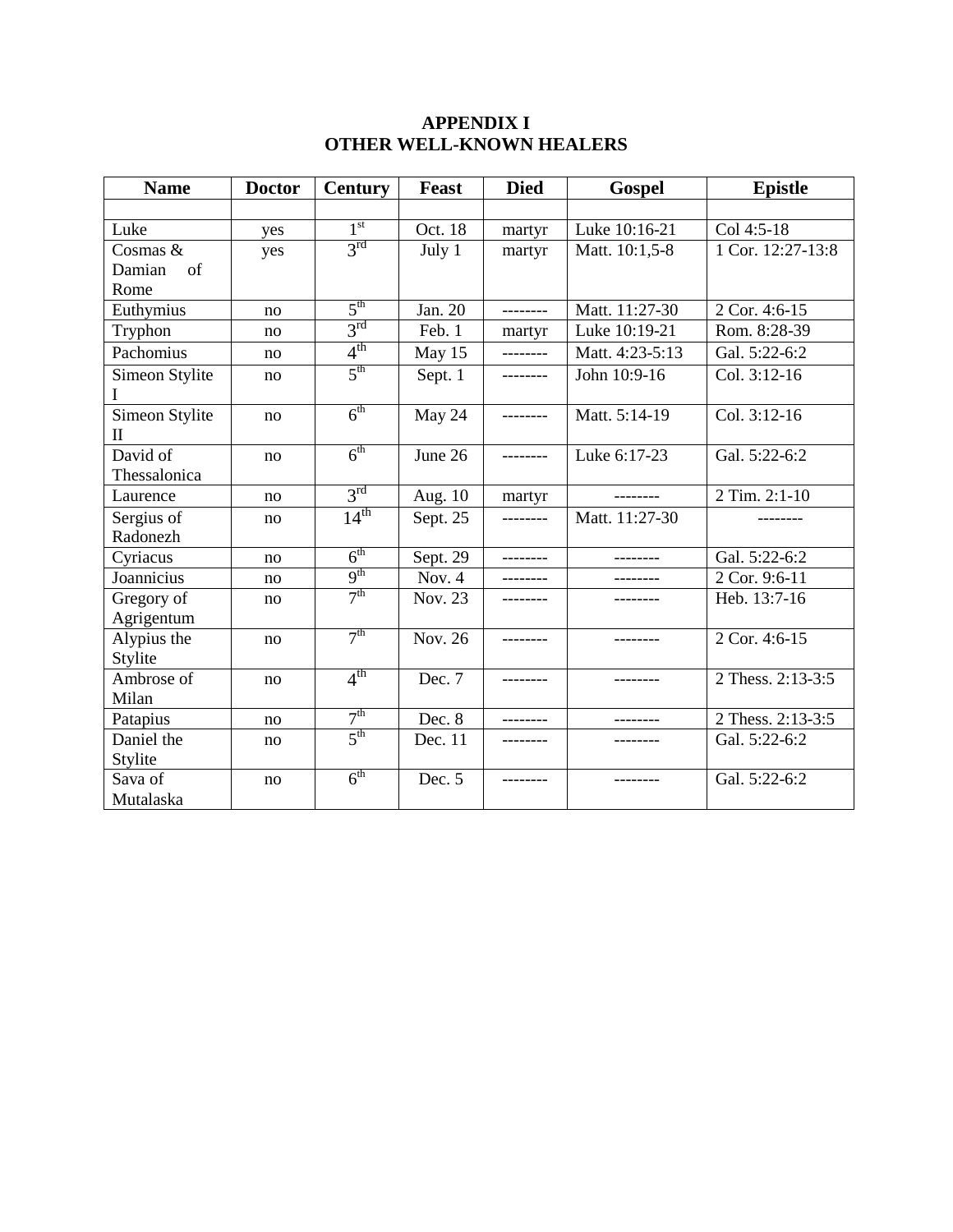## **APPENDIX II LIVES OF UNMERCENARY HEALERS FROM TABLES I AND II**

**Cyrus and John, January 31** These compassionate and wonderful saints were not bloodbrothers, but were brothers in spirit. Cyrus lived at first in Alexandria, and working as a doctor, healed people by the power of Christ together with medicine for the body. Discovering that illness came upon people mainly through sin, he always told them to cleanse their souls from sin by repentance and prayer, that they might be restored and strengthened in body. When Diocletian began his persecution of Christians, Cyrus went off to Arabia, where he received the monastic habit. But, as he had become known in Alexandria, so he became known also in Arabia, and people went to him for help. John, hearing of him and being at that time a Roman officer in Edessa, came to Arabia to see Cyrus. On seeing each other, they loved each other as brothers and remained together to live in asceticism. At that time, a Christian woman called Athanasia was tortured together with her three daughters in the town of Canopus. Cyrus and John heard of this, and came to Canopus to encourage the mother and daughters not to fall back from the Faith. And, grateful indeed for the counsel of these saints, Athanasia endured all the tortures and, with her daughters, was slain for Christ. The daughters were: Theoctista, age 15, Theodota age 13 and Eudocia age 11. Then the torturers took Cyrus and John and, after torture and imprisonment, slew them with the sword in the year 311. These holy martyrs performed innumerable miracles, both during their lives and after their death. Their relics were translated to Rome in the time of the Emperor Arcadius. They are invoked for help especially for the sleepless and for the blessing of water and food.

**Cosmas and Damian of Asia,** November 1 Unmercenaries and wonderworkers, they were brothers in the flesh and in the spirit, born somewhere in Asia of a pagan father and a Christian mother. After their father's death, their mother Theodota devoted all her time and energy to the bringing-up of her sons as true Christians. God helped her, and her sons grew as two choice fruits and as two holy lamps. They were skilled in medicine and ministered to the sick without payment, and so fulfilled Christ's command: "Freely have ye received; freely give" (Matthew 10:8). They were so strict in their unpaid ministry to men that Cosmas became greatly enraged with his brother Damian when he took three eggs from a woman, Palladia, and gave orders that, after his death, he should not be buried with his brother. In fact, holy Damian had not taken those eggs as a reward for healing Palladia's sickness, but because she had sworn by the Most Holy Trinity that he should have them. However, after their death in Fereman, they were buried together in obedience to a revelation from God. These two holy brothers were great wonderworkers both during their lifetime and after their death. A farm laborer, on lying down to sleep at one time, was attacked by a snake, which entwined itself around his mouth and stomach. This poor man would have breathed his last in the greatest torment had he not at the last moment invoked the help of Cosmas and Damian. Thus the Lord glorified forever by miracles those who glorified Him here on earth by their faith, purity and mercy.

**Panteleimon,** July 27 Born in Nicomedia of a Christian mother, Eubula, and a pagan father, Eustorgius, he studied medicine as a young man. The priest Hermolaus befriended him, instructed him in the Christian faith and baptized him. Panteleimon miraculously healed a blind man whom other doctors had treated in vain: he healed him by the name of Christ and baptized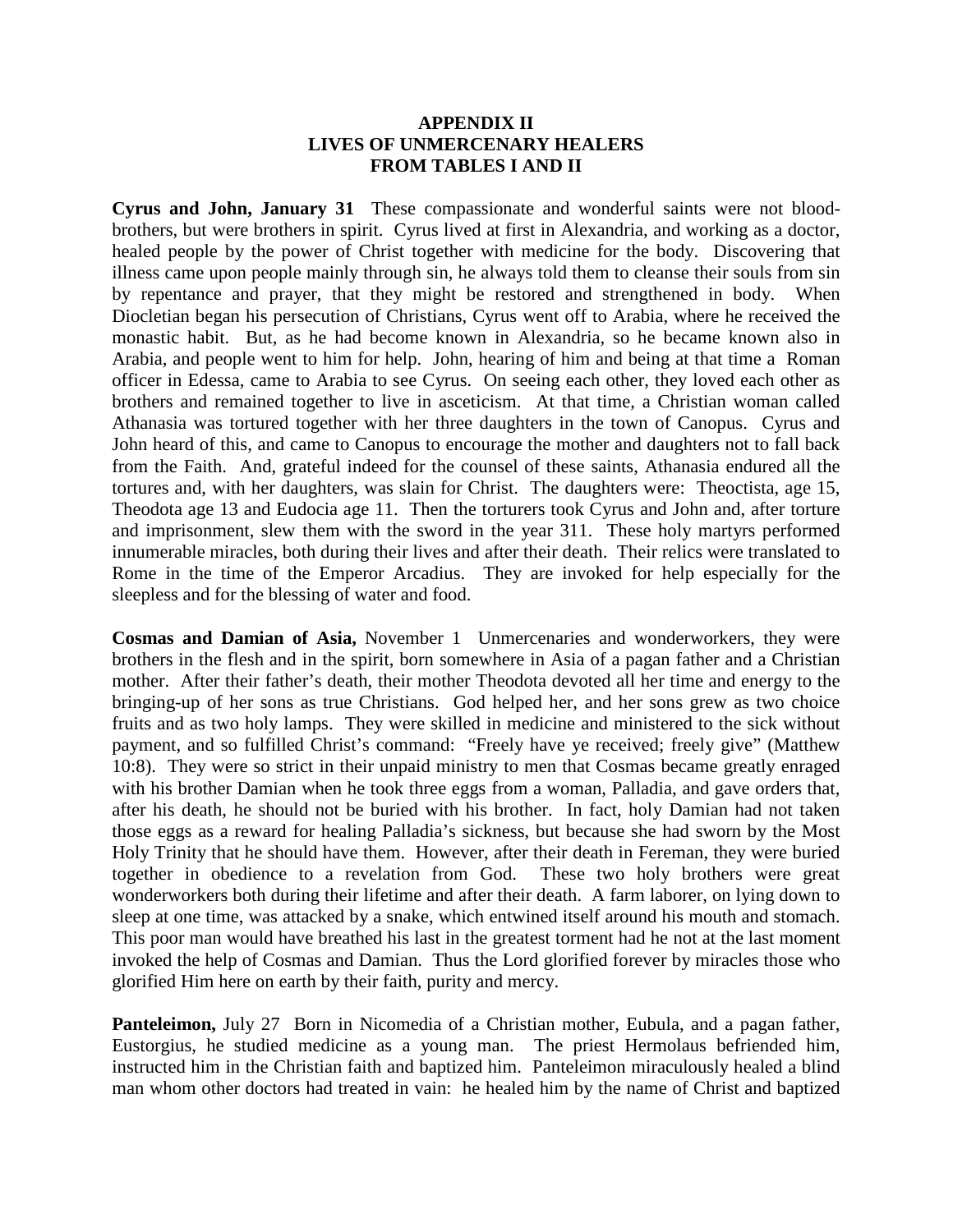him. From jealousy, the doctors denounced Panteleimon as a Christian, and he went before the Emperor Maximian for judgment. "He stood before the earthly ruler in the body, but in his mind he stood before the heavenly King." He freely declared himself to be a Christian before the Emperor, and, in front of his eyes, healed a paralytic of a long infirmity. This miracle brought many of the pagans to the Christian faith. The Emperor put him to torture, but the Lord appeared to him on several occasions and delivered him whole and uninjured. Then Hermolaus suffered, along with Hermippus and Hermocrates. Condemned to death, Panteleimon knelt in prayer. At that, the executioner gave him a blow on the neck with his sword, and the sword broke as if made of wax. The executioner could not kill him until he had finished his prayer and had himself given the word to behead him. Panteleimon was beheaded under an olive tree, which after that became laden with fruit. "Panteleimon" means "all-merciful". God the all-merciful received his righteous soul, and glorified him among His greatest saints, his relics remaining incorrupt. This wonderful martyr suffered with honor as a youth for Christ on July 27th, 304. Panteleimon is invoked in the prayers at the blessing of water and the blessing of oil, together with Hermolaus and the other unmercenaries and wonderworkers. The loveliest church dedicated to him is to be found on the Holy Mountain, Athos.

**Hermolaus,** July 26 He was a priest in Nicomedia in the time of the Emperor Maximian, and was with the twenty thousand martyrs condemned by the Emperor to be burned in their church (see December 28th). Hermolaus somehow escaped death on that occasion, together with two other priests, Hermippus and Hermocrates. Hermolaus baptized Panteleimon, with whom he was brought to trail, tortured and finally beheaded. Hermippus and Hermocrates suffered with them, and they were all crowned with wreaths of victory and glory in the Kingdom of Christ. They suffered with honor in about 304.

**Sampson the Hospitable, June 27** This saint was born of rich and eminent parents in ancient Rome, where he studied all the secular wisdom of that time, devoting himself in particular to the study of medicine. Sampson was a compassionate and liberal physician, and gave the sick medicine for both soul and body, counseling each man to fulfill the requirements of the Christian faith. He moved to Constantinople, where he lived in a tiny house from which he distributed alms, comfort, advice, hope, medicine and all possible aid to those suffering in spirit and in body. The Patriarch heard of Sampson's great virtue and ordained him priest. At that time the Emperor Justinian the Great became ill with what his doctors believed to be an incurable disease. The Emperor prayed with great fervor, and God revealed to him in his sleep that Sampson would heal him. When the Emperor summoned Sampson to court, the old man had only to put his hand on the diseased place and the Emperor was healed. When Justinian offered him an immense sum of money, Sampson thanked him but would accept nothing, saying to the Emperor: "O Emperor, I had silver and gold and other riches, but I left it all for the sake of Christ, that I might gain heavenly and eternal wealth." When the Emperor insisted on doing something for him, Sampson asked him to build a home for the poor. In that home, Sampson cared for the poor as a father cares for his children. His compassion for the poor and weak was second nature to him. This holy man, filled with heavenly power and goodness, entered peacefully into rest on June 27th, 530. He was buried in the Church of the Holy Martyr Mocius, his kinsman.

**Diomedes,** August 16 A doctor from Tarsus of eminent parents, he taught the people the Christian faith as he healed them. The Emperor Diocletian ordered that he be beheaded in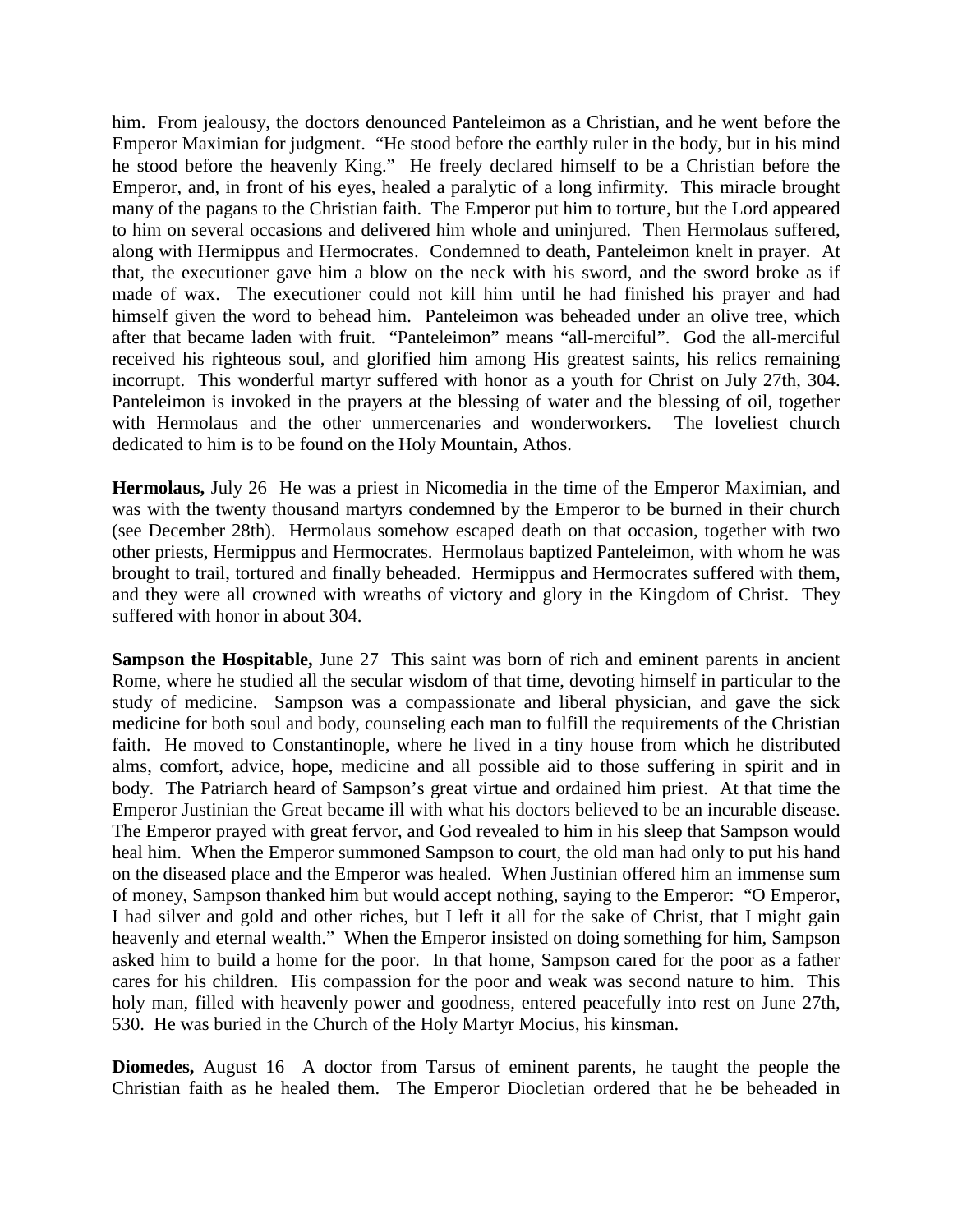Nicaea in 298. Those who beheaded him and took his head to the Emperor were blinded, and when they restored the head to his body, with prayer, they were healed.

**Anicetas and Photius,** August 12 The Emperor Diocletian at one time visited the city of Nicomedia with the evil intention of utterly exterminating the Christians there. But, when he began his merciless torture of the Christians, Anicetas, one of the governors of the city, presented himself before him and courageously confessed before the Emperor his faith in Christ the Lord, God incarnate in the flesh for our salvation. Anicetas also denounced the worship of idols as that of deaf and dumb stones, unworthily worshipped by ignorant men. The furious Emperor commanded that his tongue be cut out, but Anicetas, by the power of God, continued to speak. Then a lion was let loose on him, which fawned about him. At that moment, the Temple of Hercules fell down. Photius, a kinsman of Anicetas', seeing the wonders and his kinsman's endurance, embraced him, confessed that he himself was a Christian and cried out to the Emperor: "You should be ashamed, you idolater; your gods are nothing!" The Emperor ordered that he be beheaded immediately, but the executioner, lifting up his hand against Photius, gave himself a blow with his sword and died. After harsh torture, the two of them were thrown into prison, where they remained for three years. They were then taken out and thrown into an enormous burning furnace. Many other Christians, men, women and children, went into the flames voluntarily after them, and the prayers of the Christians were heard rising from the flames, thanking god for their death by martyrdom. They all suffered in about 305. Anicetas and Photius are invoked in the prayers at the blessing of oil and water.

**Spiridon, Bishop of Tremithus,** December 12 The island of Cyprus was both the birthplace of this famous saint, and the place in which he spent his life in the service of the Church. He was of simple farming stock, and remained simple and humble to the end of his days. He married young and had children, but, when his wife died, he devoted himself entirely to the service of God. He was chosen for his devotion as Bishop of Tremithus, and even as a bishop did not change his simple style of life, taking charge of his cattle himself and tilling his own land. He consumed very little of his own produce, giving the greater part to the poor. He performed great wonders by God's power, making rain fall in a drought, stopping the course of a river, raising several of the dead, healing the Emperor Constans of a grave sickness, seeing and hearing angels, foreseeing future events and penetrating the secrets of the human heart. He turned many to the true Faith, and did much else. He was present at the first Ecumenical Council in Nicaea in 325, and, by his simple and clear expositions of the Faith, as well as by convincing miracles, brought back many heretics to Orthodoxy. He dressed so simply that once, when he was invited by the Emperor to the imperial court, a soldier took him for a beggar and struck him a blow. The meek and guileless Spiridon turned him the other cheek. He glorified God with many miracles, and was of great aid both to individuals and the whole Church of God. He entered into rest in the Lord in 348.

**Charalampus,** February 10 This great saint was bishop in Magnesia, and suffered for Christ at the age of 113. When a violent persecution broke out under the Emperor Septimus Severus, the aged Charalampus did not hide from his persecutors, but freely and openly preached the Christian faith. He endured all tortures as though not in the body, and when they flayed the living flesh from him, the godly saint said to the Emperor's soldiers: "Thank you, my brethren, for scraping off the old body and renewing my soul for new and eternal life." He performed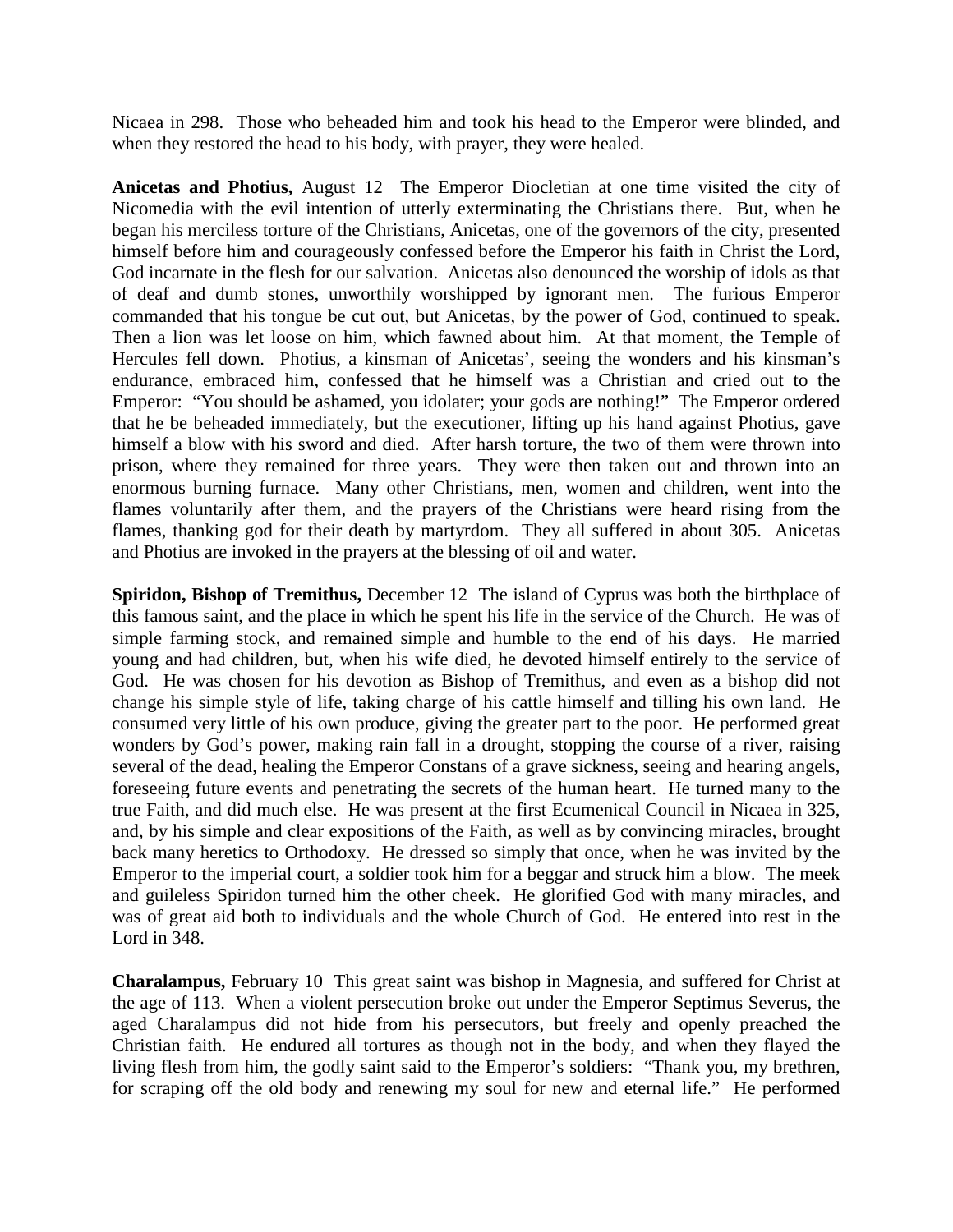many wonders and brought many to the Faith. Even the Emperor's daughter, Gallina, repudiated the paganism of her father and became a Christian. Condemned to death and led to the place of execution, Charalampus raised his arms to heaven and prayed for all men, that God would give them bodily health and salvation of soul, and that He would grant them the fruits of the earth in abundance: "Lord, Thou knowest that men are flesh and blood; forgive them their sins and pour out Thy blessing on all." After praying thus, the saintly elder gave his soul to God before the executioner had laid his sword to his neck. He suffered in 202. Gallina took his body and buried it.

**Menas,** November 11 An Egyptian by birth and a soldier by profession, Menas, as a true Christian, could not bear to look upon the foul offering of sacrifice to idols, so he left the army and the town, the society of men and everything else, and went to a deserted mountain. It was easier for Menas to live with the wild beasts than with pagans. One day, Menas looked from afar in spirit as a pagan festival in the town of Cotyaeus, then went to the town and, before them all, confessed his faith in Christ the living God, denouncing idolatry and paganism as falsehood and darkness. The governor of that town, one Pyrrhus, asked who and what he was. The saint replied: "My fatherland is Egypt; my name is Menas. I was an officer, but, seeing the worship of idols, I rejected your honors. I have come now to proclaim my Christ before you all as the living God, that He may reveal me as His servant in the Kingdom of God." Hearing this, Pyrrhus put holy Menas to harsh torture. He was flogged, flayed with iron flails, burned with torches and tortured in many other ways, finally being beheaded. His body was burned to prevent Christians taking it, but they did succeed in rescuing some bits from the flames. They buried these remains with care, and they were later taken to Alexandria and buried there, a church being built over them. Means suffered in about 304, and entered into the Kingdom of Christ.

**Eleutherius,** December 15 A good fruit of a good tree, this wonderful saint had noble and eminent parents. He was born in Rome, where his father was in imperial service. His mother, Anthea, heard the Gospel from the great Apostle Paul himself, and was baptized by him. Being early left a widow, she entrusted her only son to the education and service of the Bishop of Rome, Anacletus. Seeing how greatly Eleutherius was gifted and illumined by the grace of God, the bishop ordained him deacon at the age of fifteen, priest at eighteen and bishop at twenty. Endowed by God with wisdom, he made up for what he lacked in years. This godly man was made bishop in Illyria, with his seat at Valona in Albania. He kept his flock like a good shepherd, adding to their number from day to day. The Emperor Hadrian, a persecutor of Christians, sent a commander, Felix, with soldiers, to seize Eleutherius and take him to Rome. When the furious Felix arrived in Valona and went into the church, and heard and saw God's holy hierarch, his heart was suddenly changed and he became a Christian. Eleutherius baptized him and set off with him for Rome, as merrily as though he were going to a feast, not to trail and torture. The Emperor put the gently-born Eleutherius to harsh torture, flogging him, burning him on an iron grid, boiling him in pitch and burning him in a fiery furnace. But, by God's power, Eleutherius was delivered from all these deadly torments. Seeing all this, Choribus the governor proclaimed that he himself was a Christian. Choribus was tortured and then beheaded, and so also blessed Felix. Finally, the imperial executioners cut off the honored head of Eleutherius. When his mother, holy Anthea, came and stood over the dead body of her son, she was also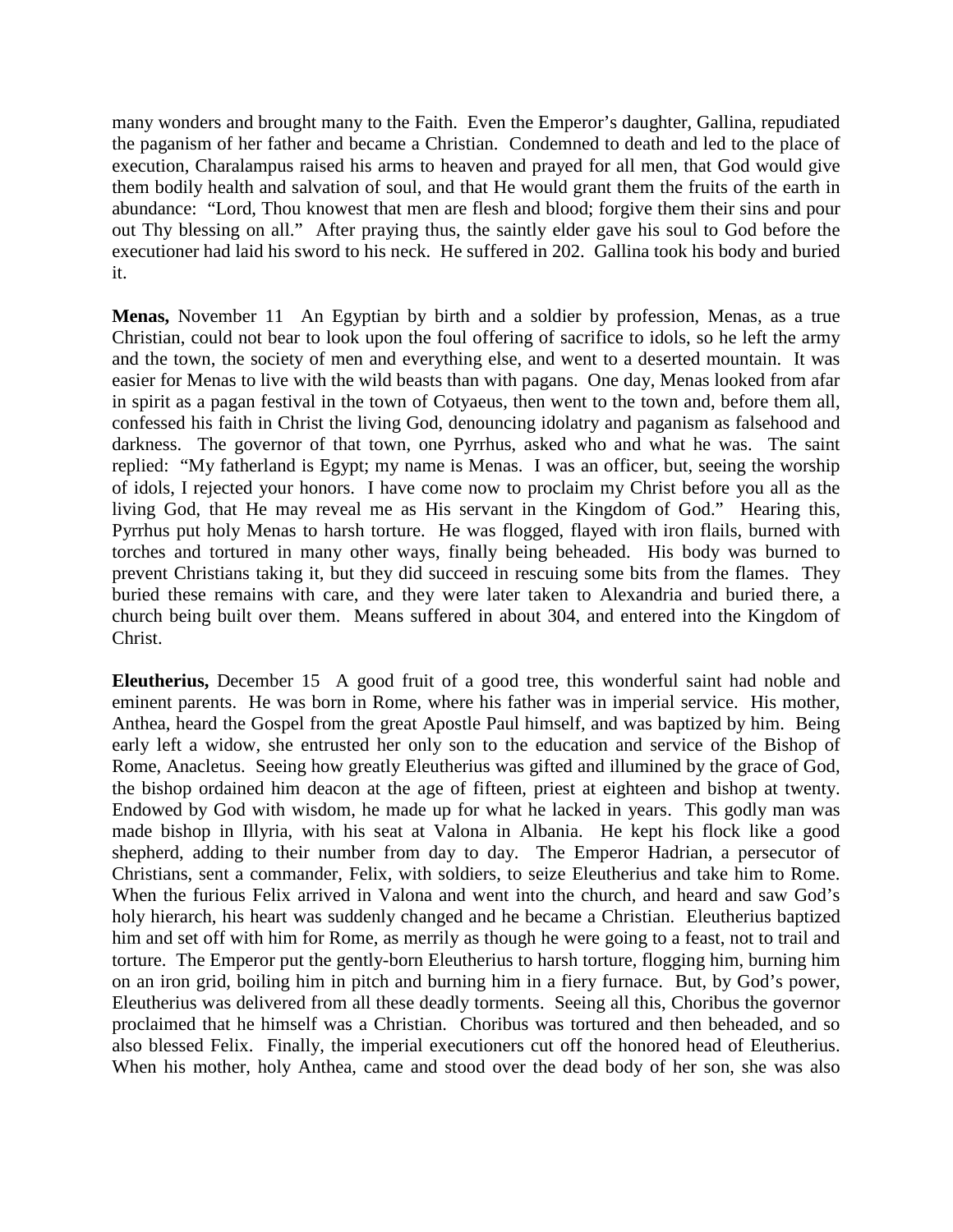beheaded. Their bodies were taken to Valona, where Eleutherius glorifies the name of Christ to this day.

**Catharine,** November 24 The daughter of King Constus, she lived with her mother in Alexandria after her father's death. Her mother was secretly a Christian and, through her spiritual father, brought Catharine to the Christian faith. In a vision, Catharine received a ring from the Lord Jesus Himself as a sign of her betrothal to Him. This ring remains on her finger to this day. Catharine was greatly gifted by God, exceptionally well-educated in Greek philosophy, medicine, rhetoric and logic, and added great physical beauty to this. When the wicked Emperor Maxentius offered sacrifice to idols and ordered everyone to do the same, Catharine came with daring before him and denounced his idolatrous errors. The Emperor, seeing that she surpassed him in wisdom and learning, summoned fifty of the wisest men, to dispute with her about faith and put her to shame, but Catharine was wiser than they, and put them to shame. The furious Emperor commanded that all fifty wise men be burned. These wise men, at Catharine's prayers, all confessed the name of Christ at the moment of death, and proclaimed themselves Christians. When the martyr was in prison, she brought Porphyrius the general, with two hundred of his soldiers, to the Faith, and also the Empress, Augusta-Vasilissa. They all suffered for Christ. At Catharine's martyrdom, an angel of God appeared to her, stopping and breaking the wheel on which she was being tortured, and after that the Lord Christ Himself appeared to her, strengthening her. After many tortures, Catharine was beheaded with the sword at the age of eighteen, on November 24th, 310.

**Thecla, Equal to the Apostles,** September 24 Thecla was born in Iconium of eminent pagan parents. She was betrothed at the age of eighteen to a young man, at the time that the Apostle Paul came to Iconium with Barnabas to preach the Gospel. Listening to Paul for three days and nights, Thecla turned utterly to the Christian faith and vowed to live in virginity. Her mother, seeing that she shunned her betrothed and thought no more of marriage, first talked to her and then beat her and starved her. Finally, she gave her over to the judges and demanded, wicked mother that she was, that Thecla be burned. The judge threw her into the flames, but God preserved her unharmed. Thecla then became a follower of the Apostle Paul, and went with him to Antioch. Attracted by Thecla's beauty, an elder of the city attempted to take her by force, but Thecla tore herself out of his grasp. The elder denounced her to the governor as a Christian who was averse to marriage. The governor condemned her to death and threw her to the wild beasts, but the animals would not touch the body of this holy virgin. Amazed at this, the governor asked: "Who are you, and what is the power that you have in you, that nothing can do you harm?" Thecla replied: "I am a servant of the living God." Then the governor let her go free, and she began to preach the Gospel and succeeded in bringing many to the true Faith, among whom was an eminent and honored widow, Tryphena. After this, Thecla, with the blessing of the Apostle Paul, withdrew to a solitary place near Seleucia. She lived a long time there in asceticism, healing the sick with miraculous power and in this way bringing many to Christianity. The doctors in Seleucia were jealous of her and sent some young men to assault her, hoping that, in losing her virginity, she would lose also her miraculous power. Thecla fled from these insolent young men and, when she saw that they would catch her, prayed to God for help in front of a rock, and the rock opened and hid the holy maiden and bride of Christ. This rock was her hiding-place and her tomb. Chrysostom says of this wonderful Christian heroine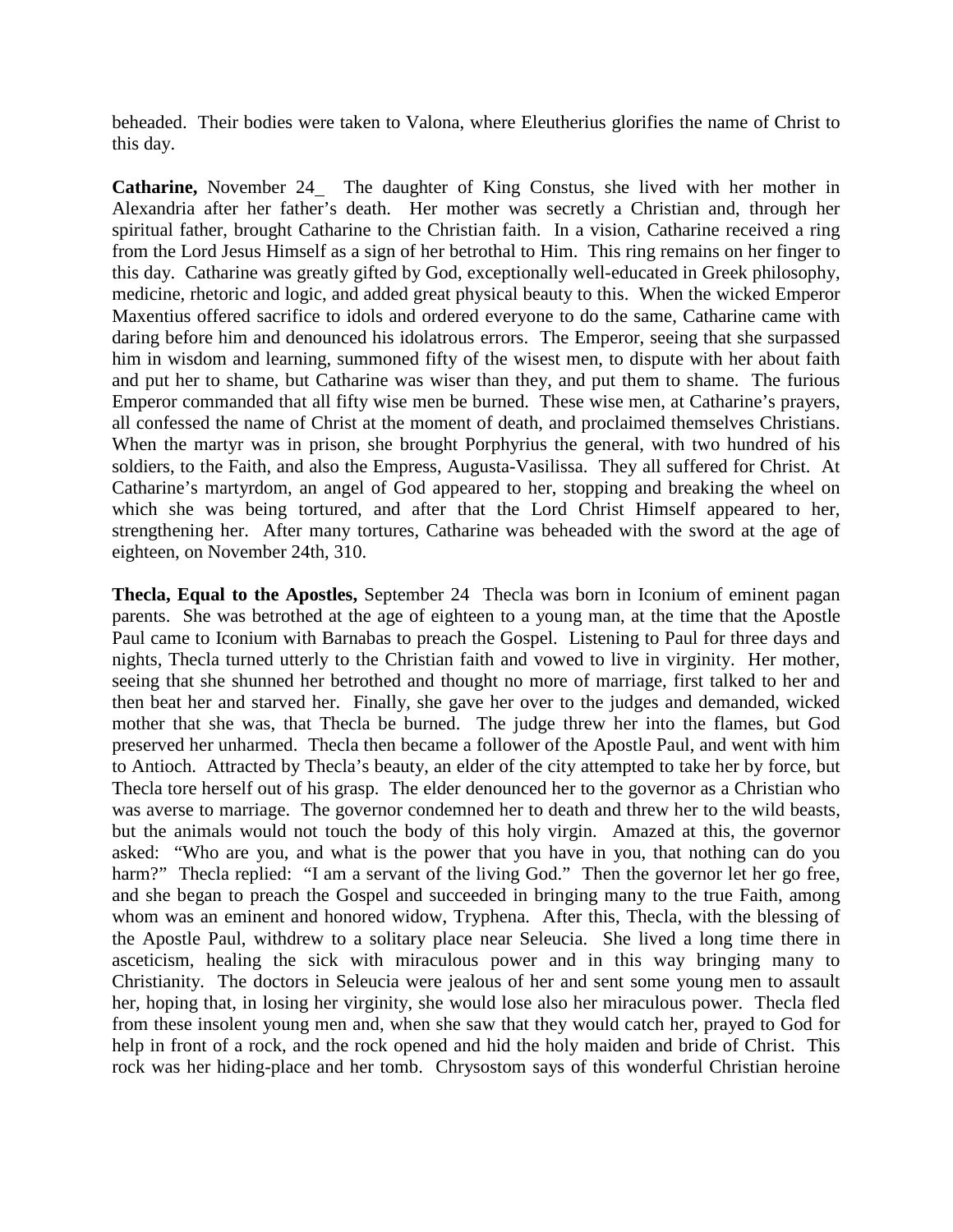and saint: "I seem to see this blessed virgin going to Christ with virginity in one hand and martyrdom in the other."

**Paraskeva,** July 26 Born in Rome of Christian parents, she was brought up from her earliest youth in the Christina faith and gave herself wholeheartedly to the fulfilling of God's commandments in her life. She brought others to the Way by means of her true and deep faith and devout life. When her parents died, Paraskeva gave all her goods away to the poor and received the monastic habit. As a nun, she preached the truth of Christ with ever more burning zeal, not hiding from anyone, even though the Christian faith was at that time subject to bloody persecution by the Roman authorities. Wicked Jews denounced Paraskeva for preaching a forbidden faith, and she was brought to trial before the Emperor Antoninus. All the Emperor's flattery was unavailing in shaking the faith of this servant of God. She was then put to torture by fire, and a white-hot helmet was placed on her head, but God saved her miraculously and she escaped and left Rome. She again began to go from city to city, there to bring the pagan people to the true Faith. In two more cities she was brought before princes and judges, and tortured for her Lord, performing on these occasions great miracles by the power of God and quickly recovering from her wounds. The pagans, as ever, called her miracles magic, and ascribed her recovery to the power and mercy of their gods. Paraskeva once said to a prince who was torturing her: "It is not your god, O Prince, who heals me, but my Christ, the true God." She was finally beheaded by a Prince Tarasius. Thus gloriously ended the fruitful life of this holy woman. Her relics were later taken to Constantinople. She suffered for Christ in the second century.

**Irene,** May 5 She lived in the Balkans in apostolic times, in the town of Magedon where her father Licinius was a governor of a small region. Some think that she was a Slav. She was born a pagan of pagan parents. Penelope - for that was her pagan name - learned the Christian faith from her teacher, Appelianus. St. Timothy, the disciple of the Apostle Paul, baptized her and her lady-in-waiting, and brought her a letter from the Apostle Paul to read. She infuriated her father by her refusal to marry, and he intended to torture her, but she brought him to Christianity in a miraculous way. She was tortured in different ways by four kings, other than her father, but God saved her through His angels. King Sedechias buried her up to the neck in a pit full of snakes and scorpions, but an angel of God neutralized the poison of the reptiles and preserved the holy maiden untouched. Then the same king attempted to saw her in two, but the saw broke against her body as against stone. This same king once again bound her to the wheel of a water-mill, then let the water in to drown her, but the water would not flow, but stood still, and the maiden remained whole and alive. King Sapor, Sedechias's son, shod her with nails, loaded a sack of sand onto her, put a bridle on her and commanded that she be led like an animal far outside the city. "Truly I am as a beast before Thee, O Lord!" said the holy martyr as she ran bridled behind her torturers. But an angel of God caused an earthquake, and the earth opened and swallowed up her tormentors. Surviving all these tortures, by which an enormous number of pagans were brought to Christianity, Irene went to the city of Kallinikos, where she preached the Christian faith. The local king, Numerian, tried to kill her, throwing her into three burning metal oxen one after the other. But the maiden was preserved and remained alive, and many saw and believed. The Eparch, Vaudon, took her to the city of Constantina, where he thought to kill her by putting her onto a burning grid. But this did not harm Irene, and many were brought to the true Faith. Finally, Irene came to the city of Mesembria, where the king killed her but God restored her to